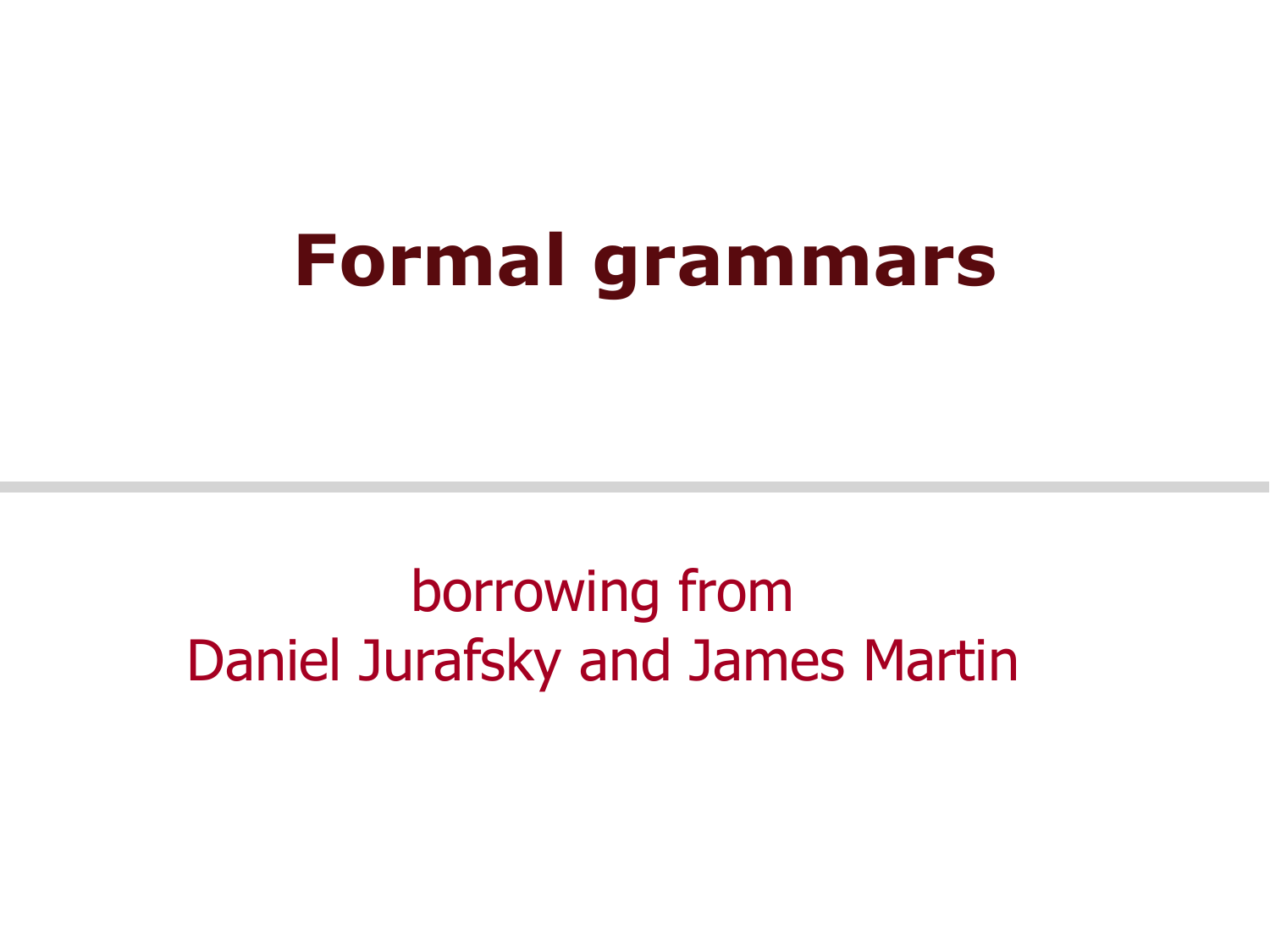# **This chunk**

### ■ Formal Grammars

- Context-free grammar
- **Grammars for English**
- **E** Treebanks
- **Dependency grammars**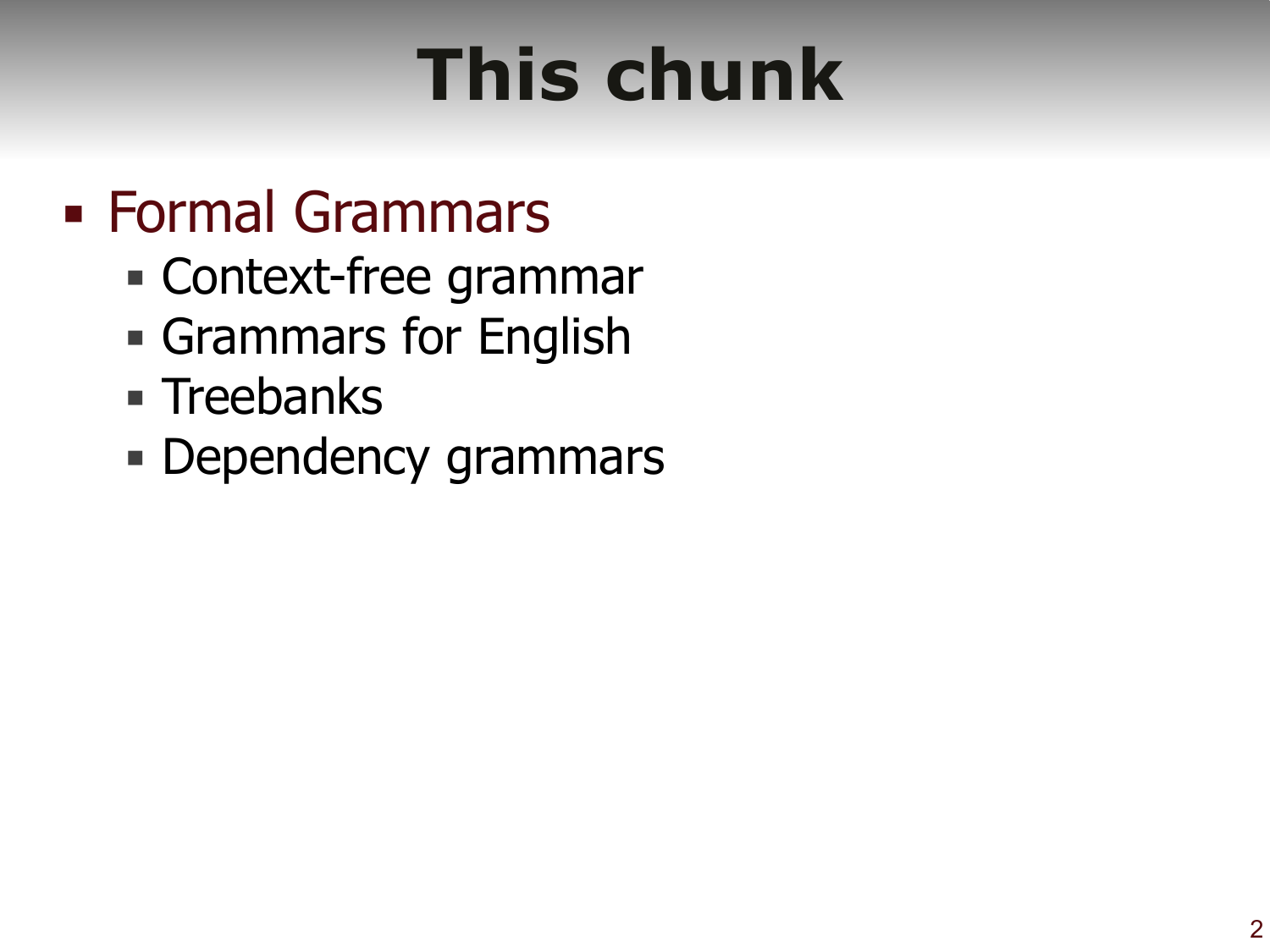# **Syntax**

- By grammar, or syntax, we have in mind the kind of implicit knowledge of your native language that you had mastered by the time you were 3 years old without explicit instruction
- Not the kind of stuff you were later taught in "grammar" school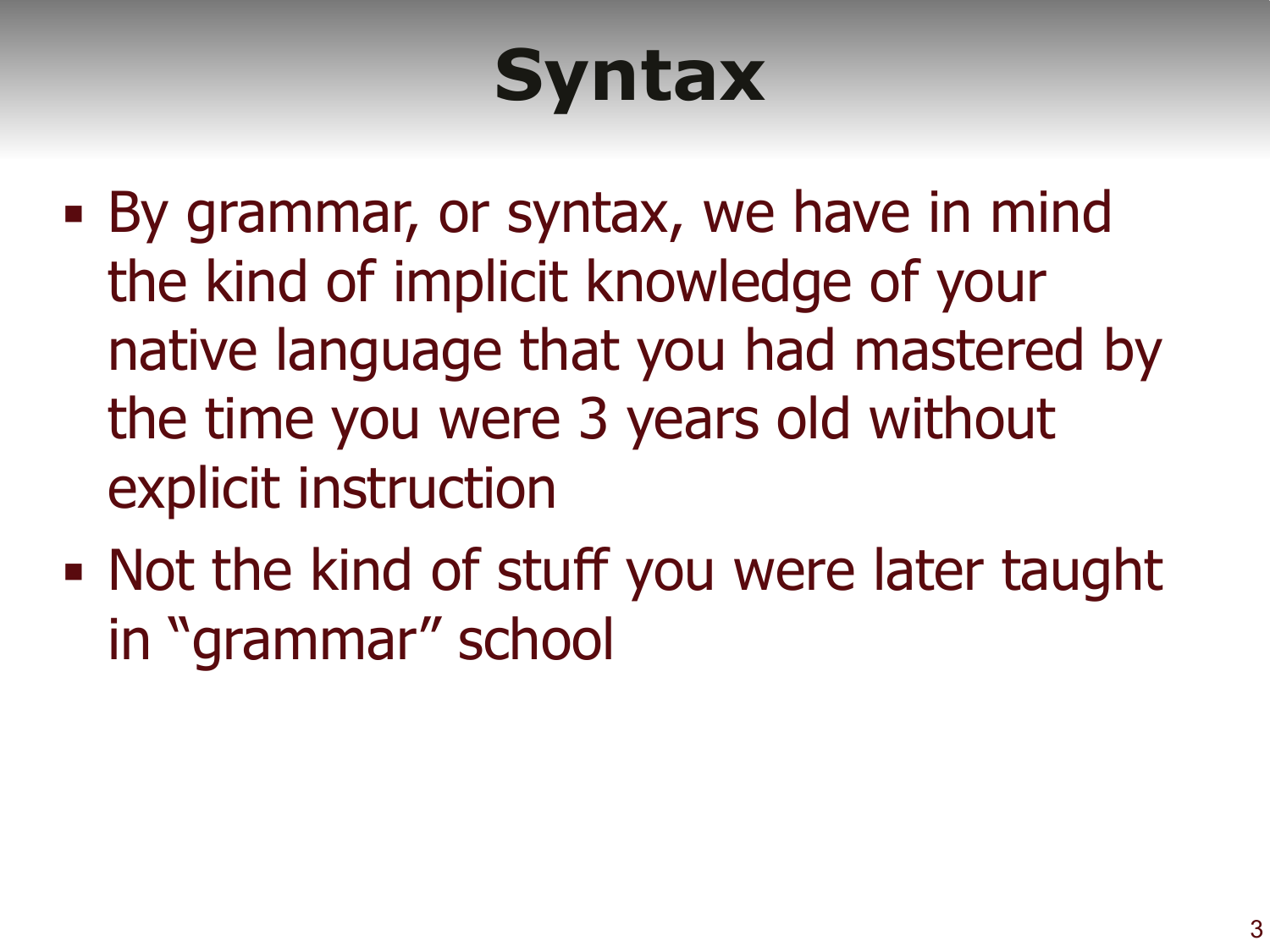# **Syntax**

- **Why should you care?**
- **Grammars (and parsing) are key** components in many applications
	- **Grammar checkers**
	- **Dialogue management**
	- **Question answering**
	- **Information extraction**
	- **Machine translation**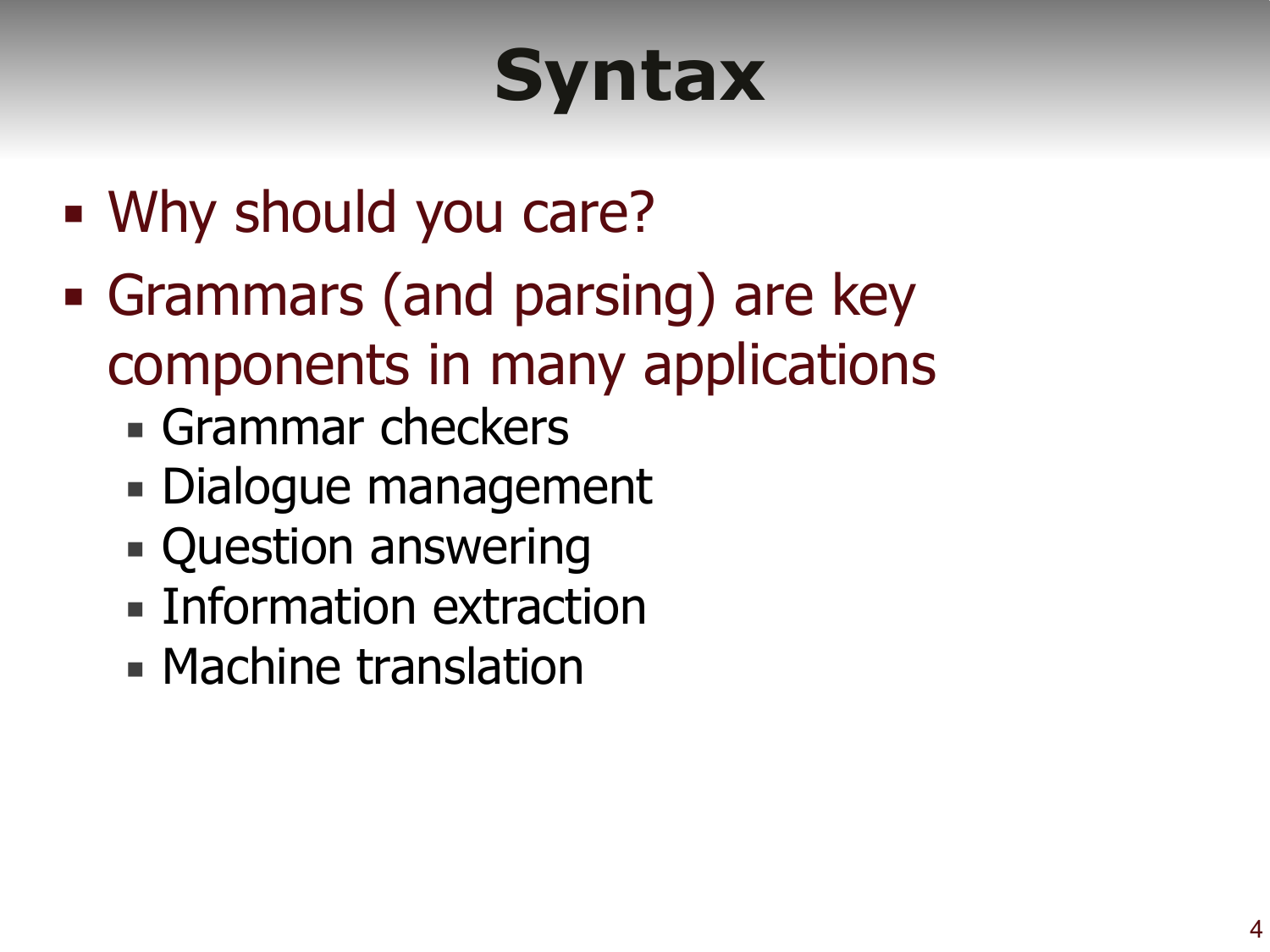# **Syntax**

- Key notions that we'll cover
	- Constituency
	- **Grammatical relations and Dependency** 
		- **E** Heads
- Key formalism
	- **Example 2 Context-free grammars**
- Resources
	- **Treebanks**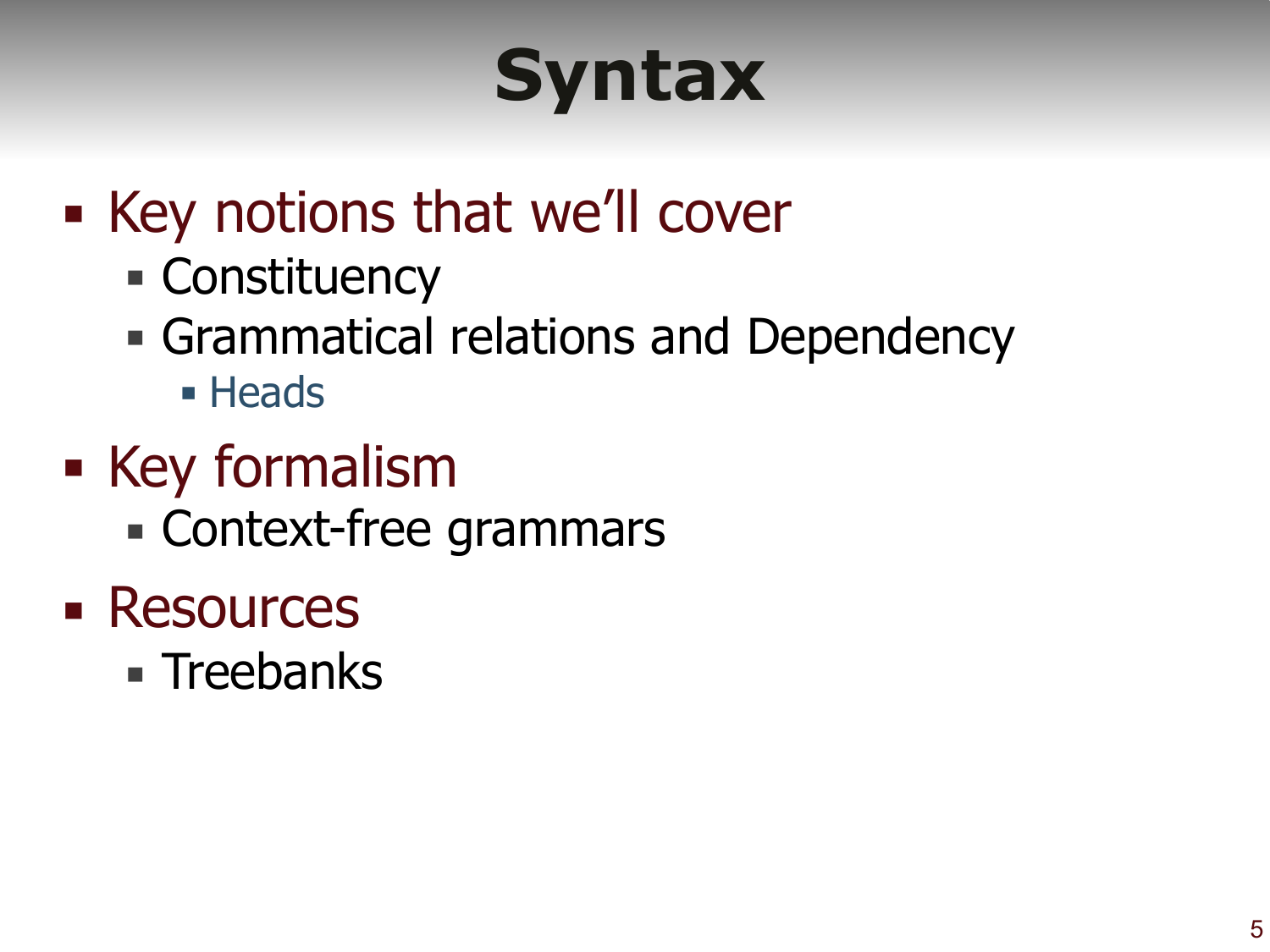# **Constituency**

- **The basic idea here is that groups of words** within utterances can be shown to act as single units.
- And in a given language, these units form coherent classes that can be be shown to behave in similar ways
	- **. With respect to their internal structure**
	- **And with respect to other units in the** language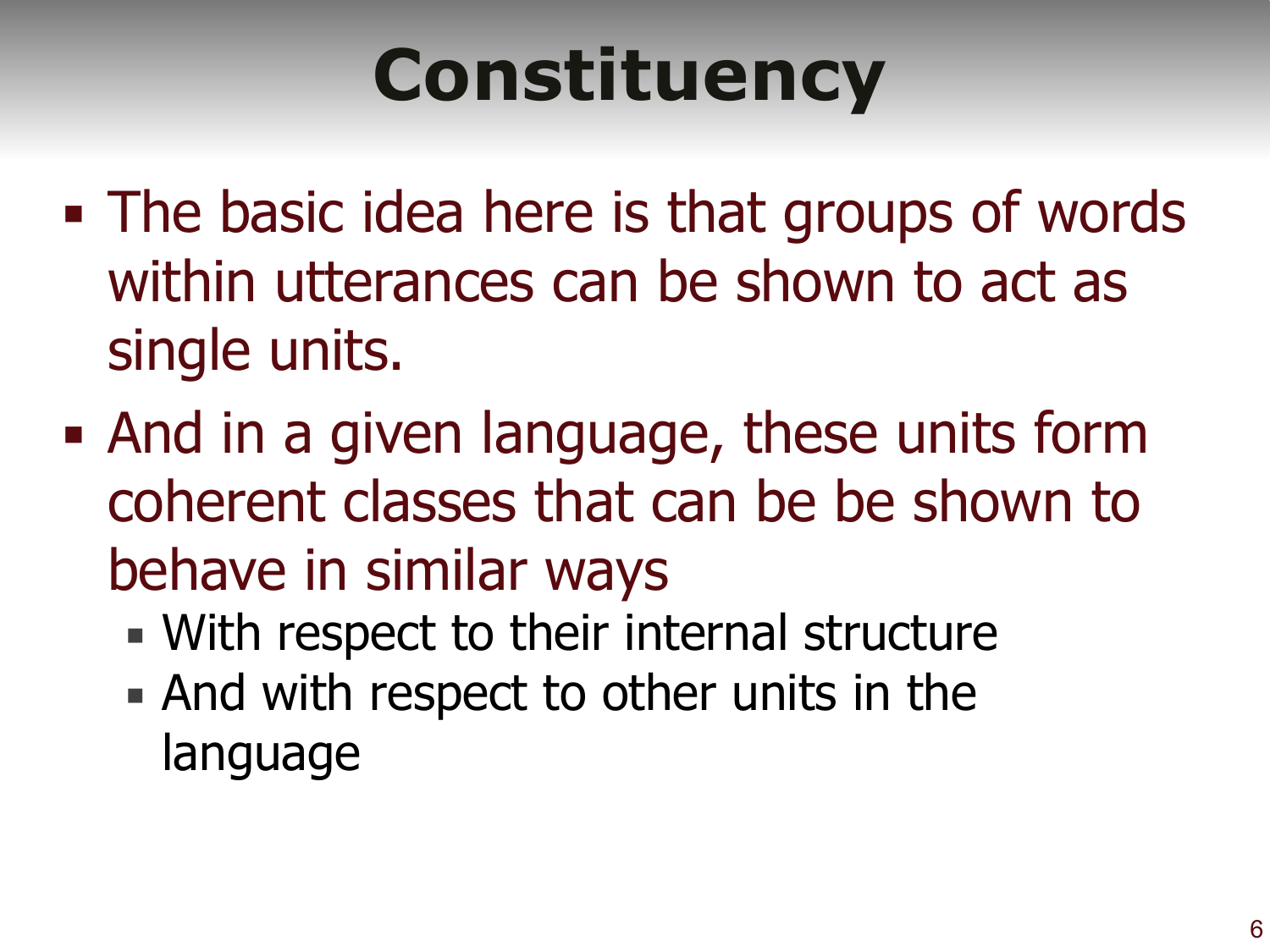# **Constituency**

### **Example 1** Internal structure

- $\blacksquare$  We can describe an internal structure to the class (might have to use disjunctions of somewhat unlike sub-classes to do this).
- **External behavior** 
	- $\blacksquare$  For example, we can say that noun phrases can come before verbs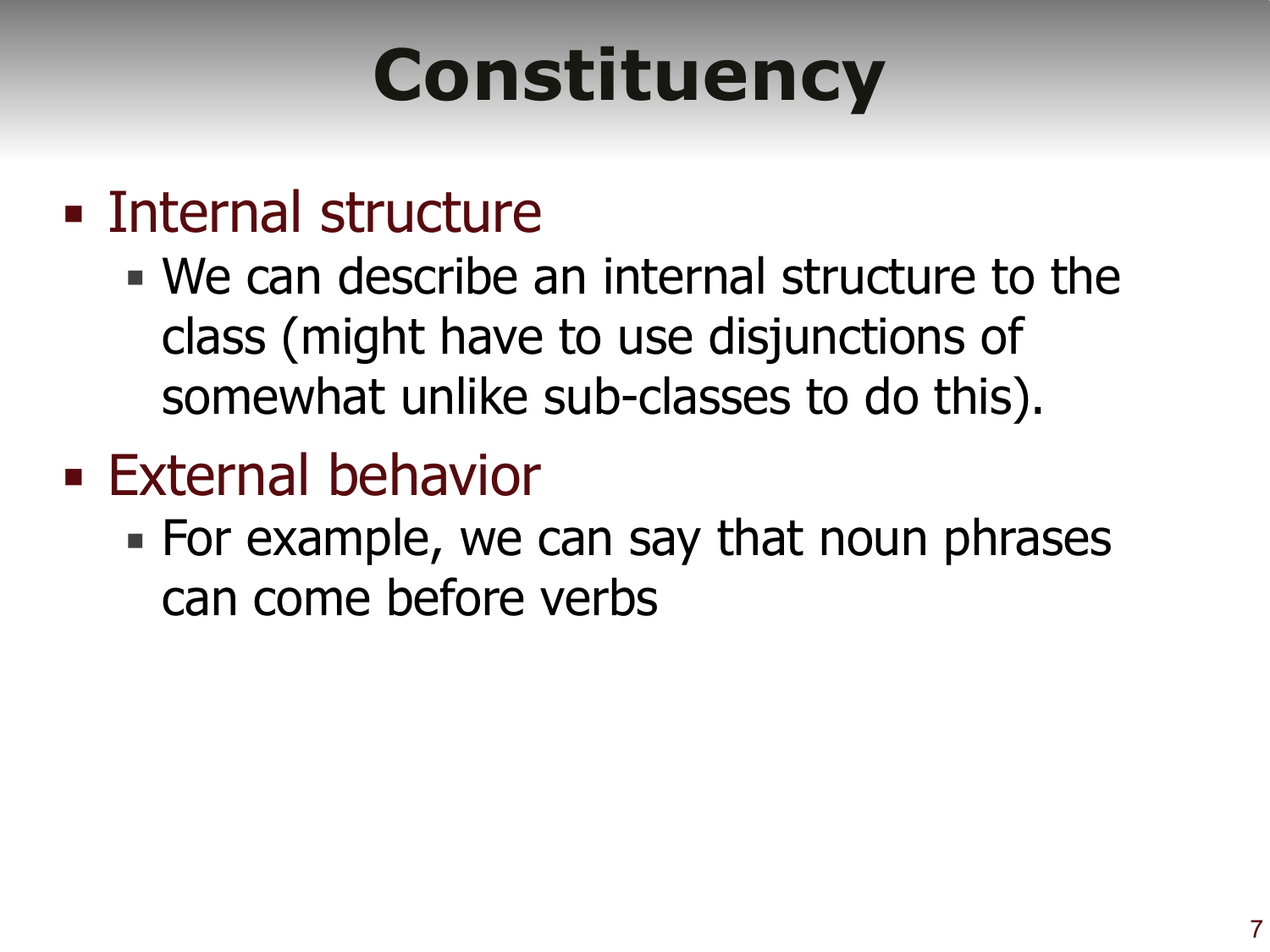## **Constituency**

■ For example, it makes sense to the say that the following are all **noun phrases** in English...

Harry the Horse the Broadway coppers they

a high-class spot such as Mindy's the reason he comes into the Hot Box three parties from Brooklyn

**• Why? One piece of evidence is that they** can all precede verbs. **This is external evidence**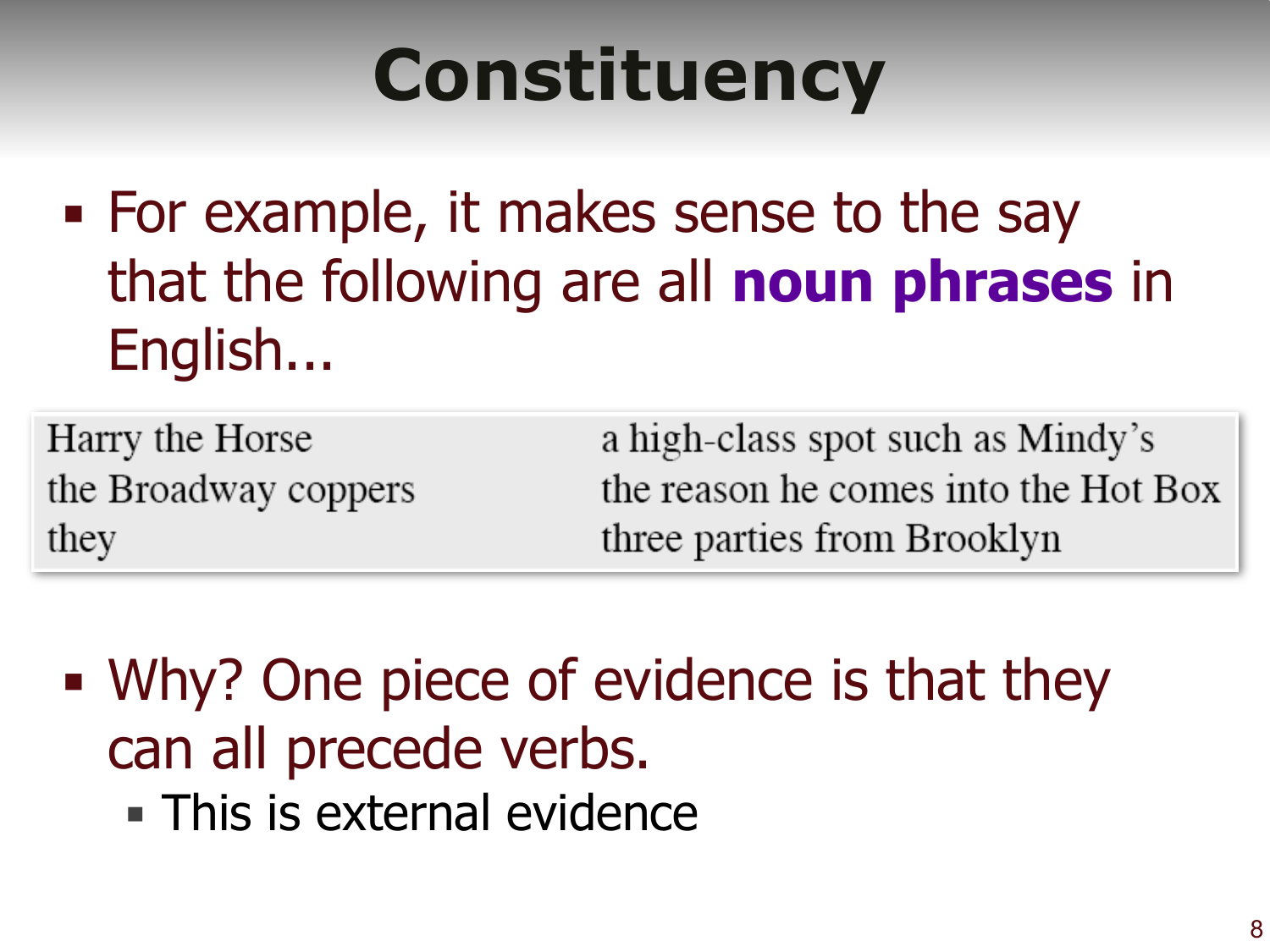# **Grammars and Constituency**

- **Of course, there's nothing easy or obvious about** how we come up with right set of constituents and the rules that govern how they combine...
- **That's why there are so many different theories** of grammar and competing analyses of the same data.
- **The approach to grammar, and the analyses,** adopted here are very generic (and don't correspond to any modern linguistic theory of grammar).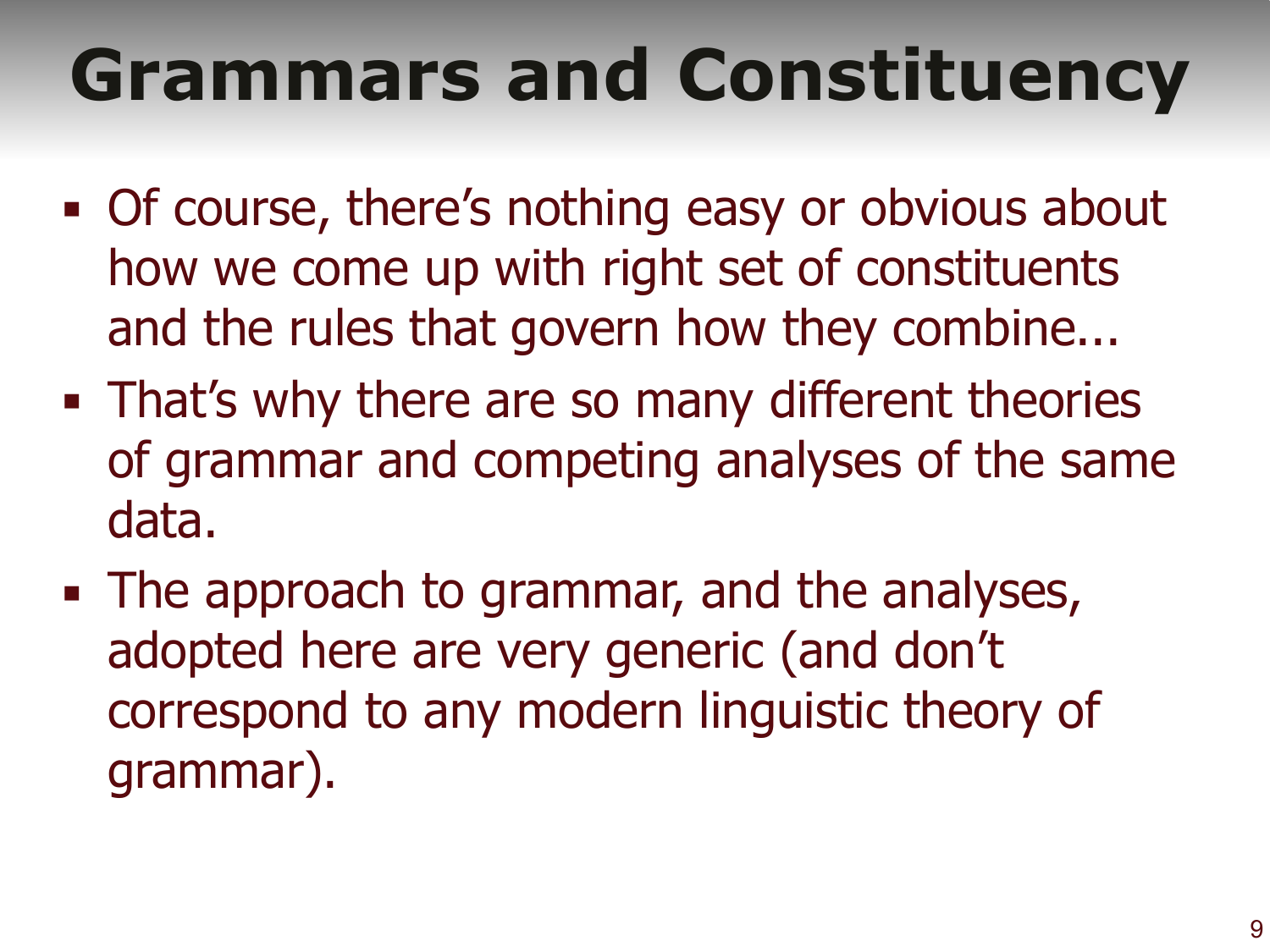### **Context-Free Grammars**

### ■ Context-free grammars (CFGs)

- **E** Also known as
	- **Phrase structure grammars**
	- **Backus-Naur form**
- Consist of
	- Rules
	- **Example 1**
	- **E** Non-terminals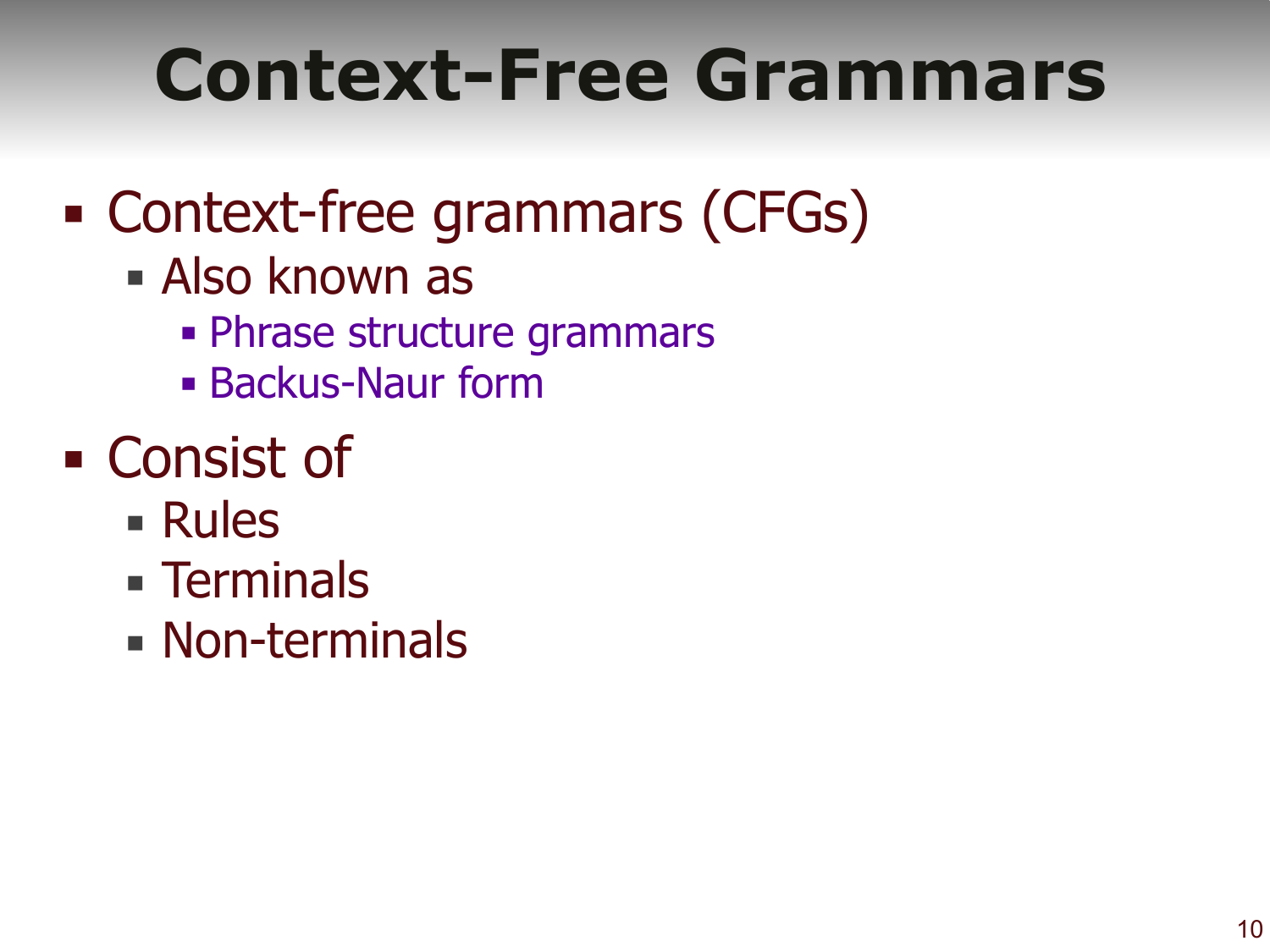### **Context-Free Grammars**

### **Example 1**

- We'll take these to be words (for now)
- Non-Terminals
	- $\blacksquare$  The constituents in a language
		- **Example 2 Filte noun phrase, verb phrase and sentence**
- Rules
	- Rules are equations that consist of a single non-terminal on the left and any number of terminals and non-terminals on the right.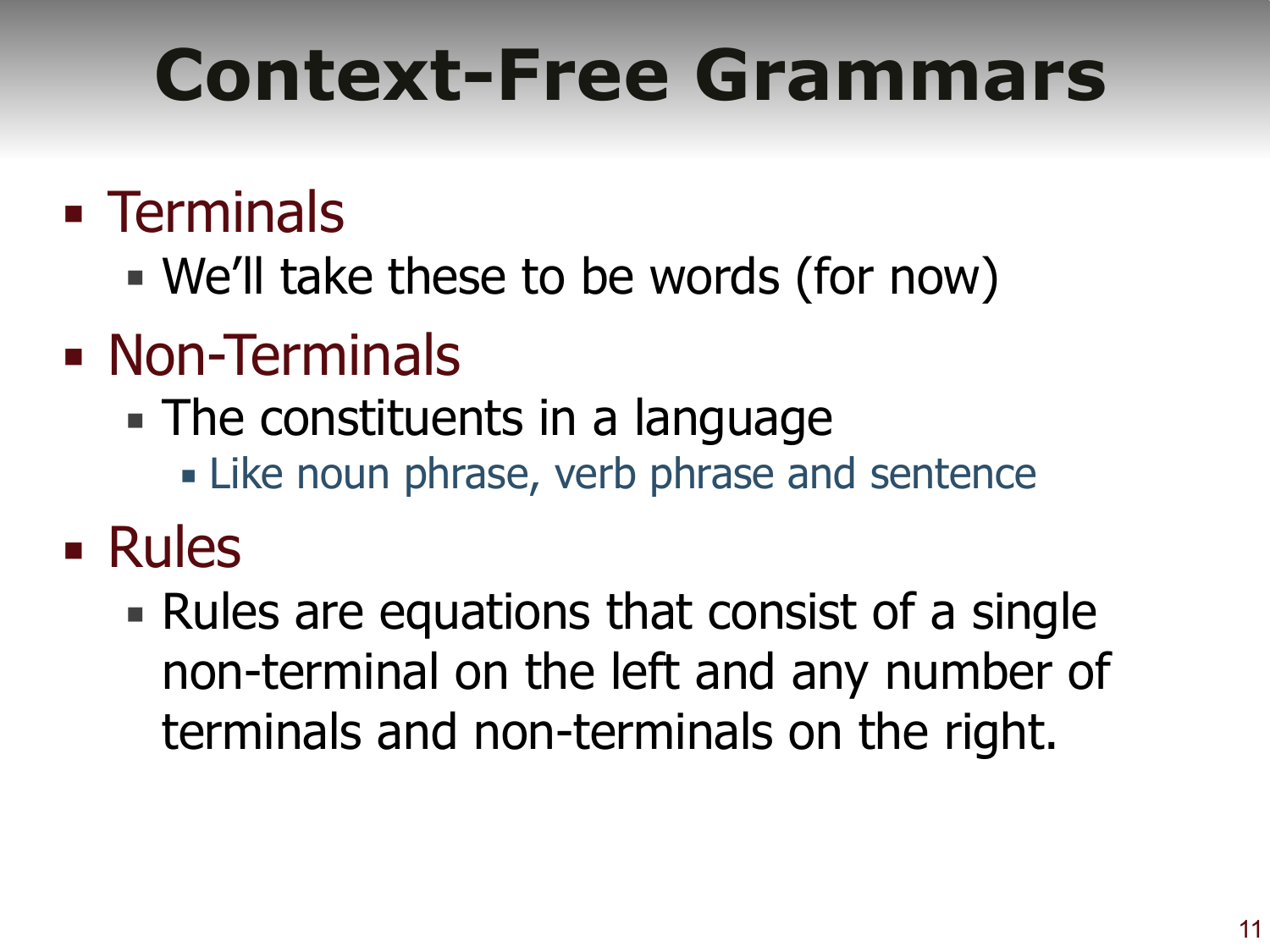## **Some NP Rules**

**EXTER 18 THERE Are Some rules for our noun phrases** 

 $NP \rightarrow Det Nominal$  $NP \rightarrow Property$ Nominal  $\rightarrow$  Noun | Nominal Noun

- Together, these describe two kinds of NPs.
	- One that consists of a determiner followed by a nominal
	- And another that says that proper names are NPs.
	- **The third rule illustrates two things** 
		- **-** An explicit disjunction
			- Two kinds of nominals
		- $\blacksquare$  A recursive definition
			- **.** Same non-terminal on the right and left-side of the rule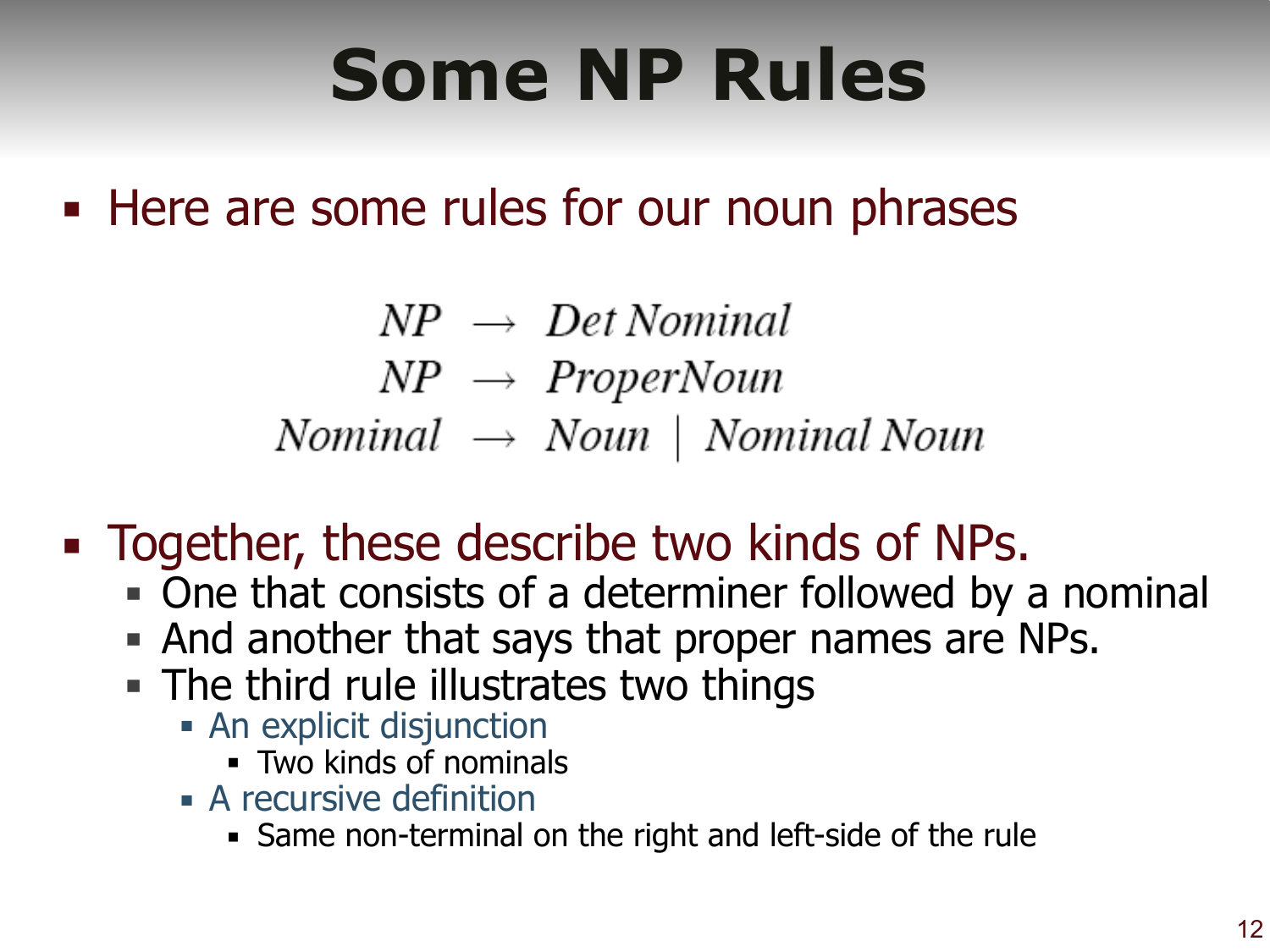### **L0 Grammar**

| <b>Grammar Rules</b>                                                                                 | <b>Examples</b>                                                                         |
|------------------------------------------------------------------------------------------------------|-----------------------------------------------------------------------------------------|
| $S \rightarrow NPVP$                                                                                 | $I +$ want a morning flight                                                             |
| $NP \rightarrow Pronoun$<br>Proper-Noun<br>Det Nominal<br>$Nominal \rightarrow Nominal Noun$<br>Noun | Los Angeles<br>$a + flight$<br>$\text{morning} + \text{flight}$<br>flights              |
| $VP \rightarrow Verb$<br>Verb <sub>NP</sub><br>Verb NP PP<br>Verb PP                                 | do<br>want $+$ a flight<br>$leave + Boston + in the morning$<br>$leaving + on Thursday$ |

 $PP \rightarrow \text{Preposition } NP \text{ from } + \text{Los Angeles}$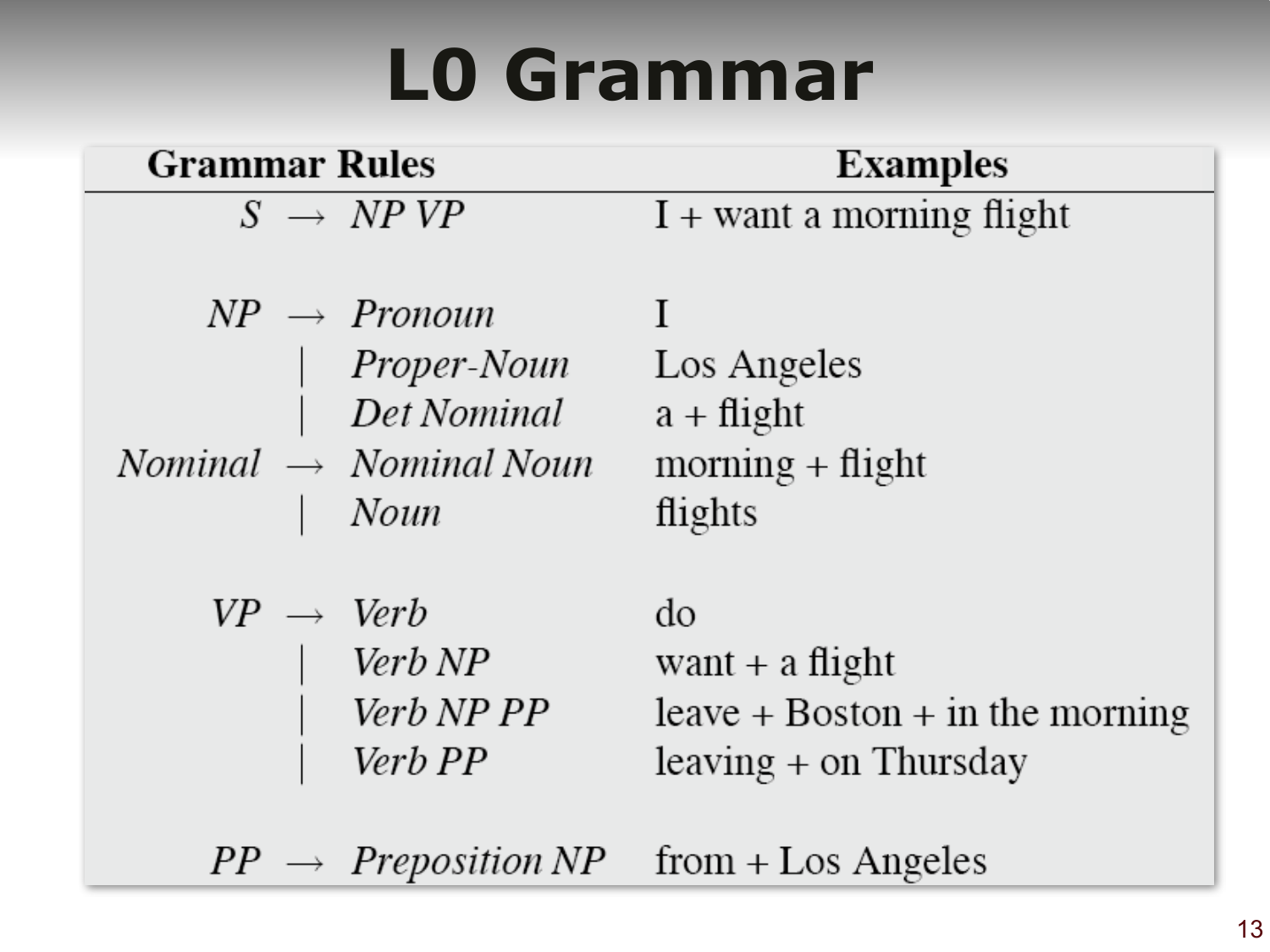# **Generativity**

- As with FSAs and FSTs, you can view these rules as either analysis or synthesis machines
	- **Example 13 Generate strings in the language**
	- Reject strings not in the language
	- **Impose structures (trees) on strings in the** language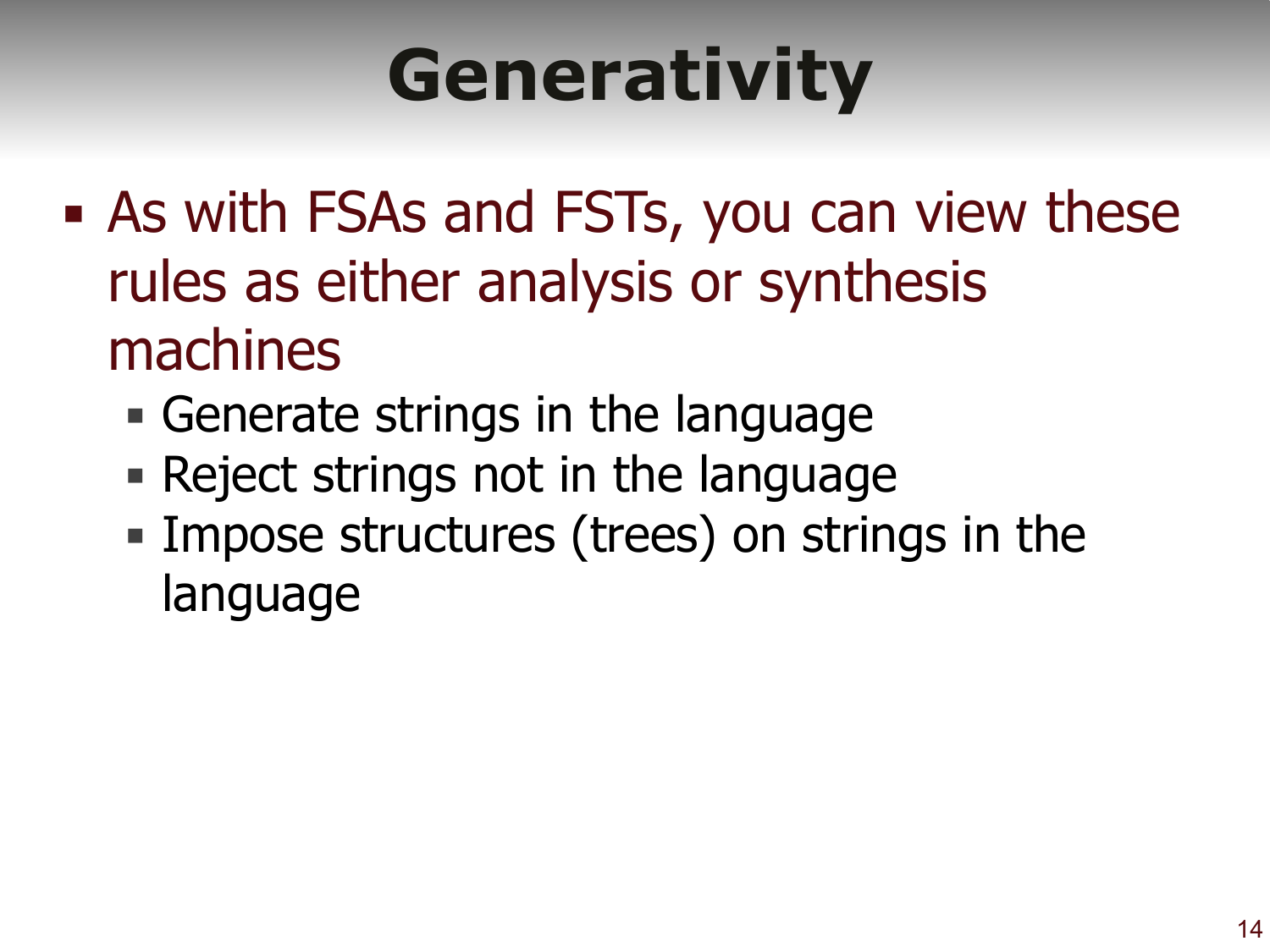# **Derivations**

- A derivation is a sequence of rules applied to a string that accounts for that string
	- **Exercise 1 Covers all the** elements in the string
	- Covers only the elements in the string

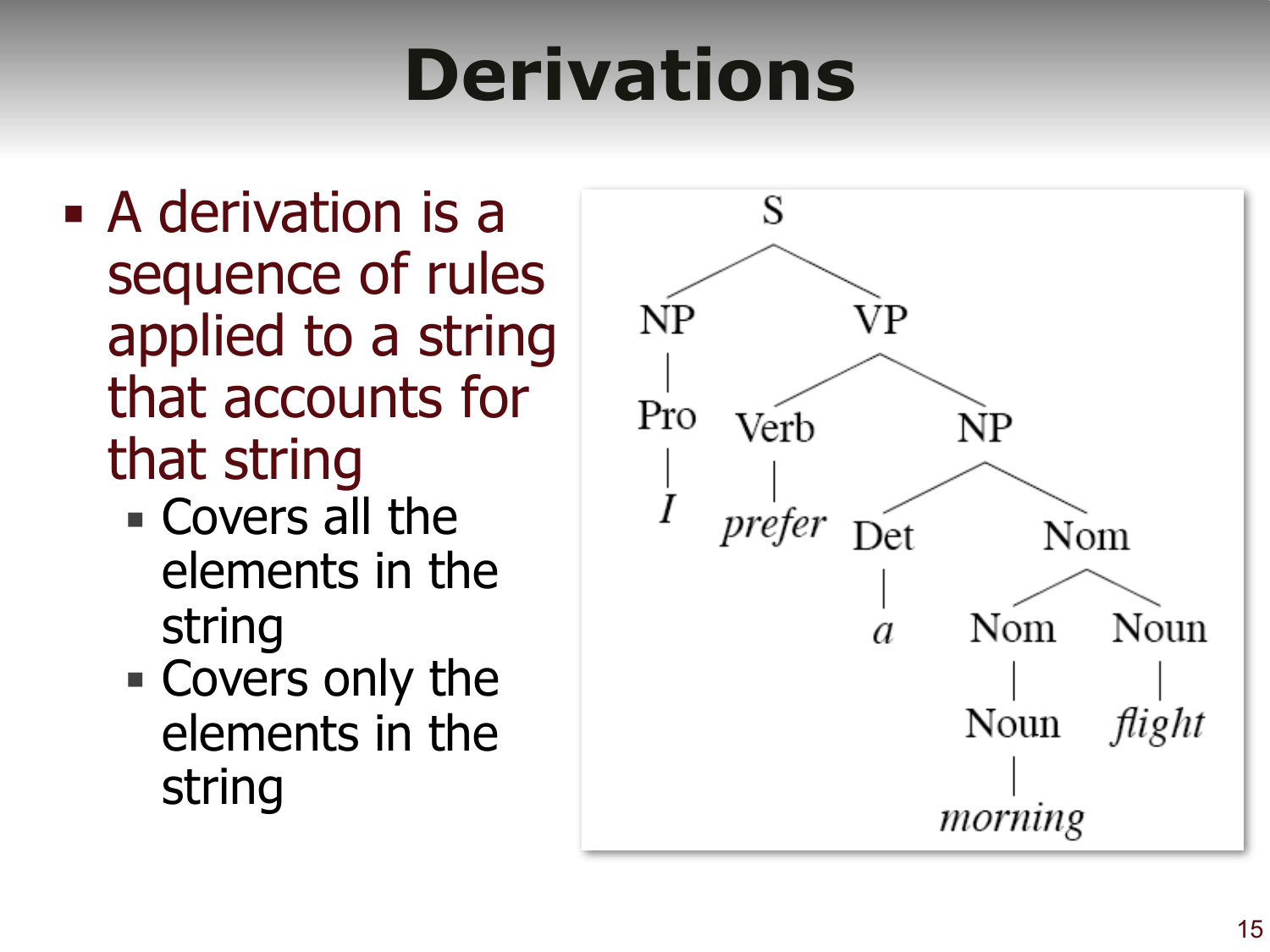# **Definition**

- More formally, a CFG consists of
- $N$  a set of **non-terminal symbols** (or **variables**)
- a set of **terminal symbols** (disjoint from  $N$ )
- a set of **rules** or productions, each of the form  $A \rightarrow \beta$ ,  $\mathbb{R}$ where  $A$  is a non-terminal,
	- $\beta$  is a string of symbols from the infinite set of strings  $(\Sigma \cup N)^*$
- a designated start symbol S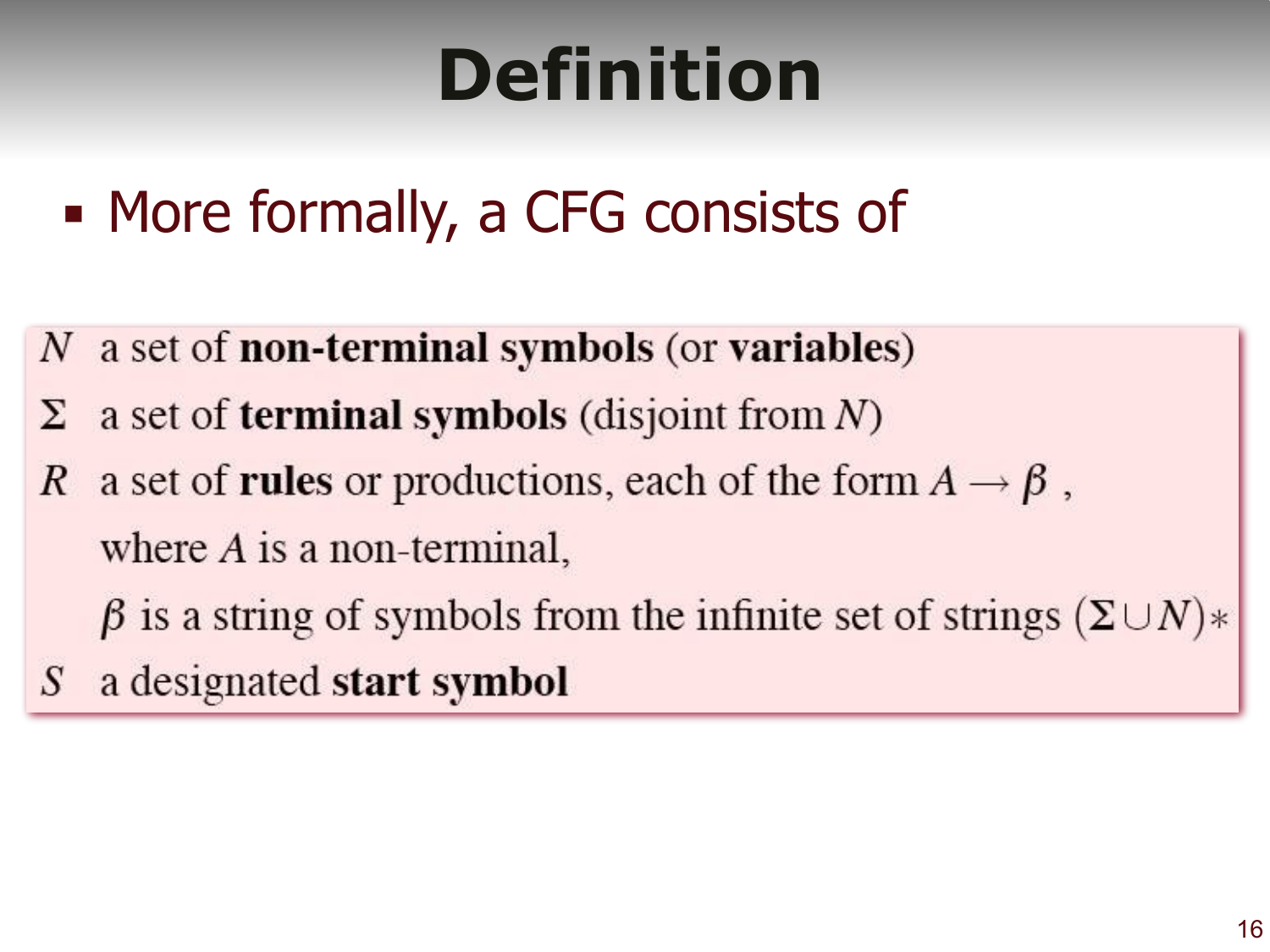# **Parsing**

- Parsing is the process of taking a string and a grammar and returning a (multiple?) parse tree(s) for that string
- It is completely analogous to running a finite-state transducer with a tape
	- It's just more powerful
		- **. Remember this means that there are languages we** can capture with CFGs that we can't capture with finite-state methods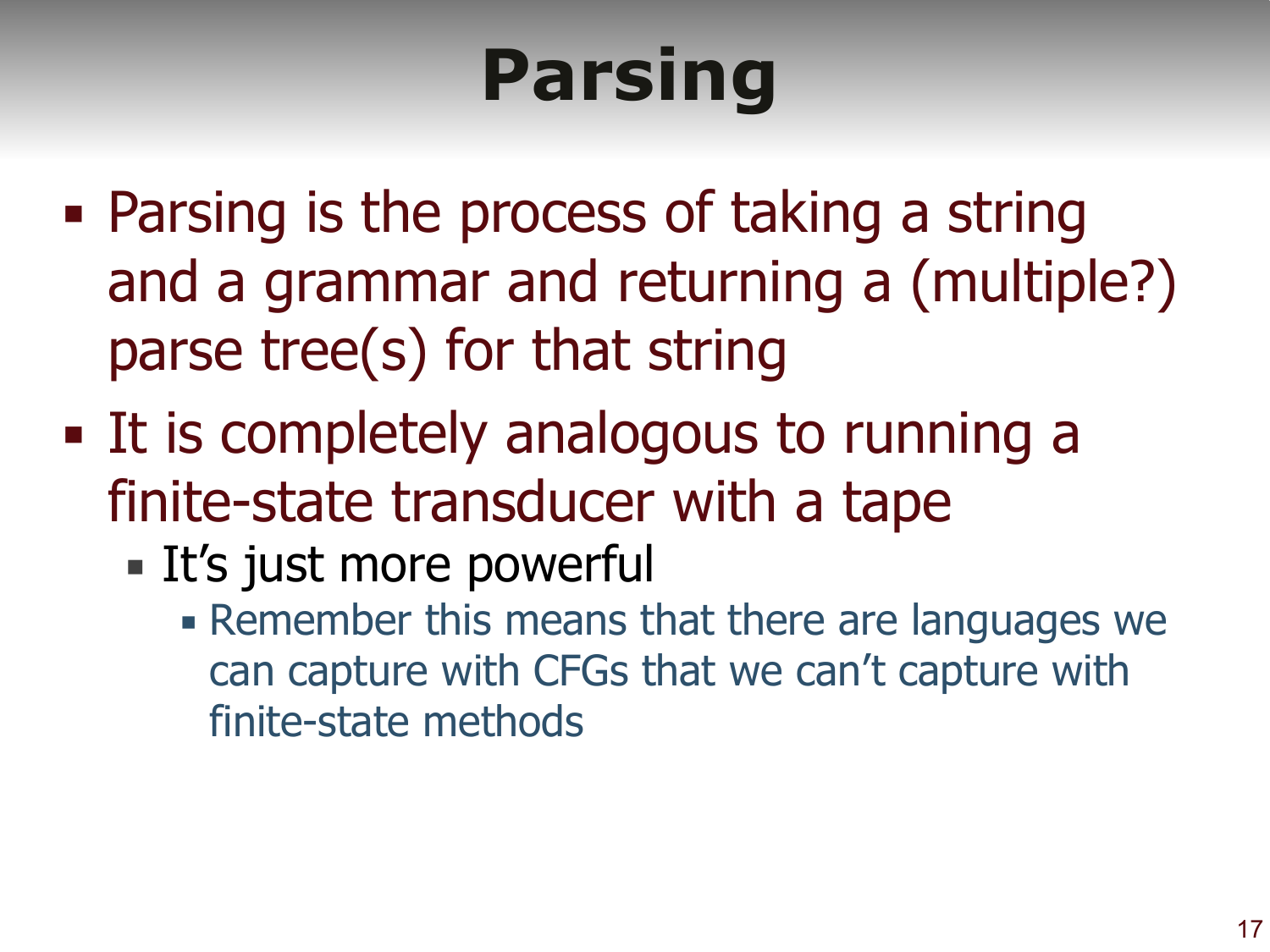# **An English Grammar Fragment**

- Sentences
- Noun phrases ■ Agreement
- **E** Verb phrases **Example 2 Subcategorization**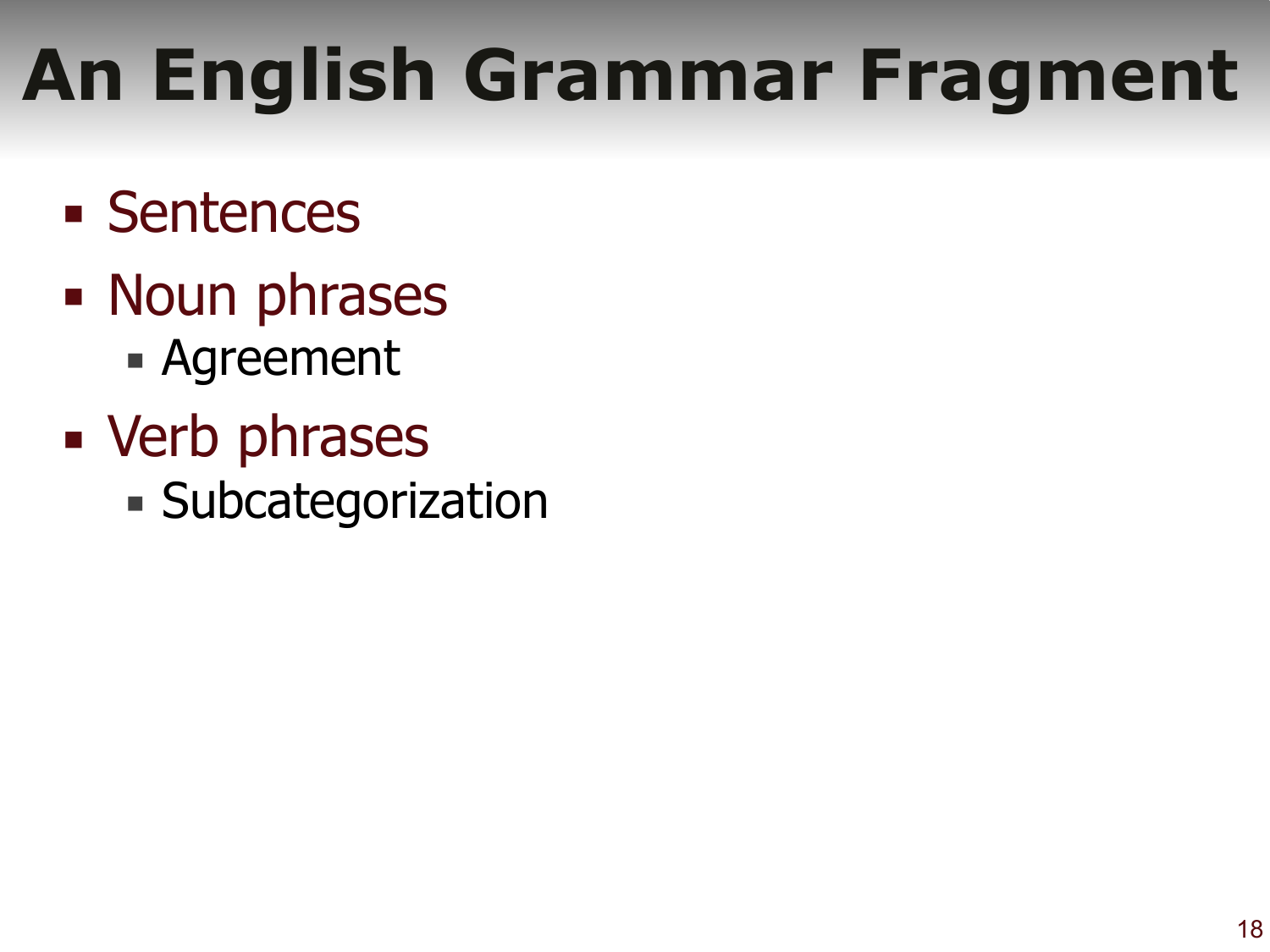# **Sentence Types**

- Declaratives: A plane left.  $S \rightarrow NP VP$
- **Example Imperatives: Leave!**  $S \rightarrow VP$
- Yes-No Questions: Did the plane leave?  $S \rightarrow$  Aux NP VP
- WH Questions: When did the plane leave?  $S \rightarrow WH-NP$  Aux NP VP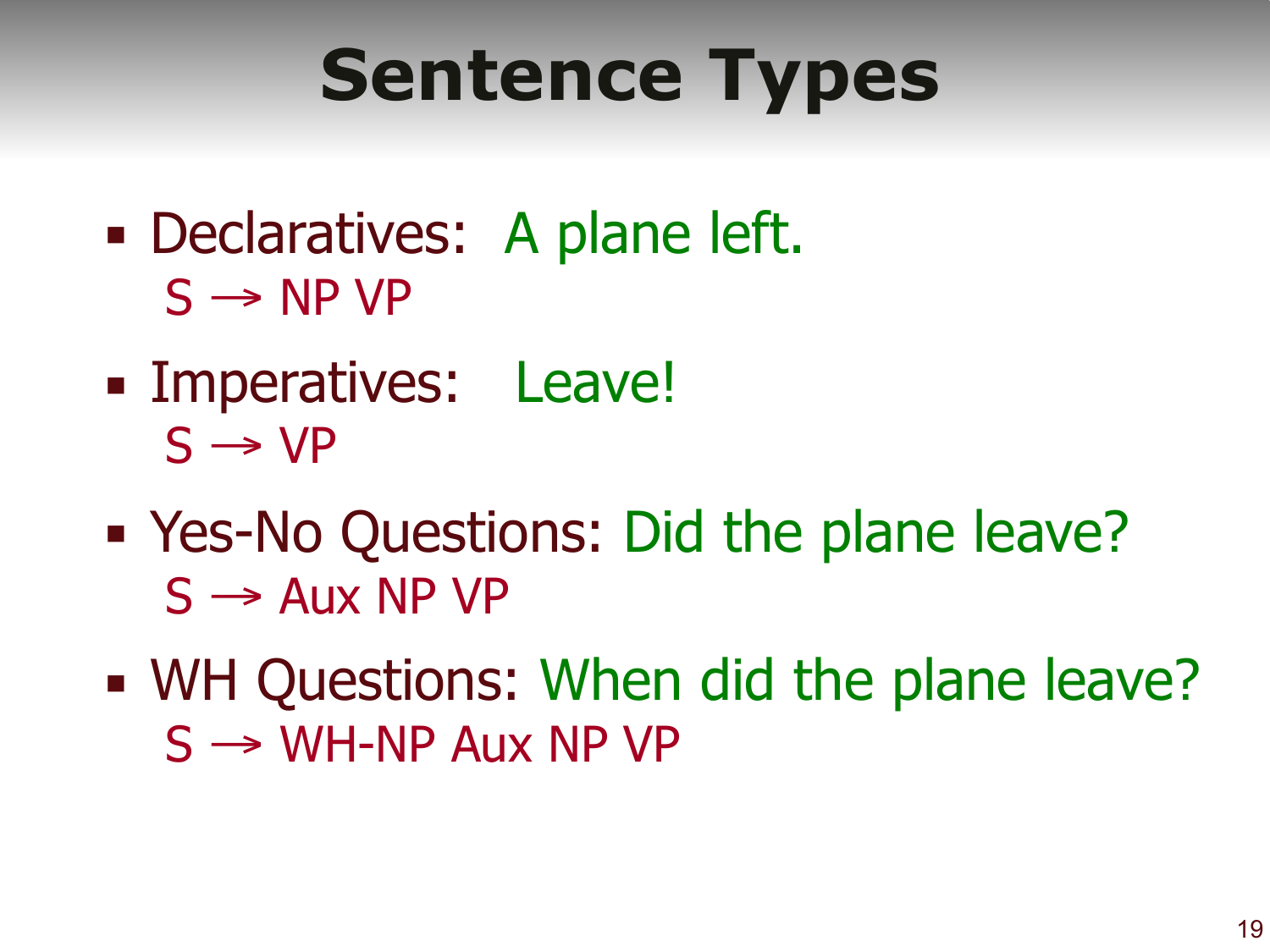## **Noun Phrases**

- Let's consider the following rule in more detail...
	- $NP \rightarrow Det$  Nominal
- Most of the complexity of English noun phrases is hidden in this rule.
- **EXEC** Consider the derivation for the following example
	- **I** All the morning flights from Denver to Tampa leaving before 10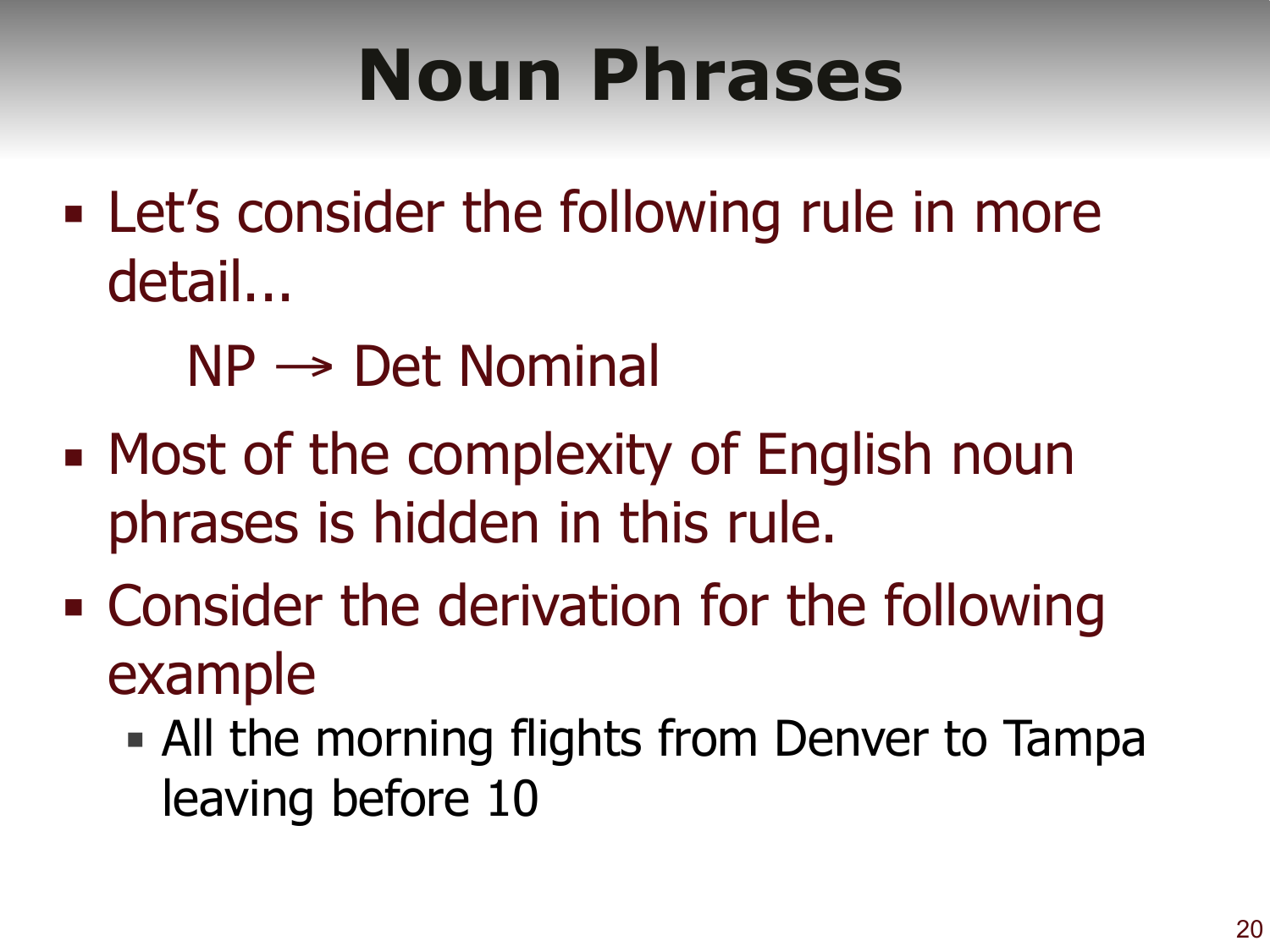### **Noun Phrases**

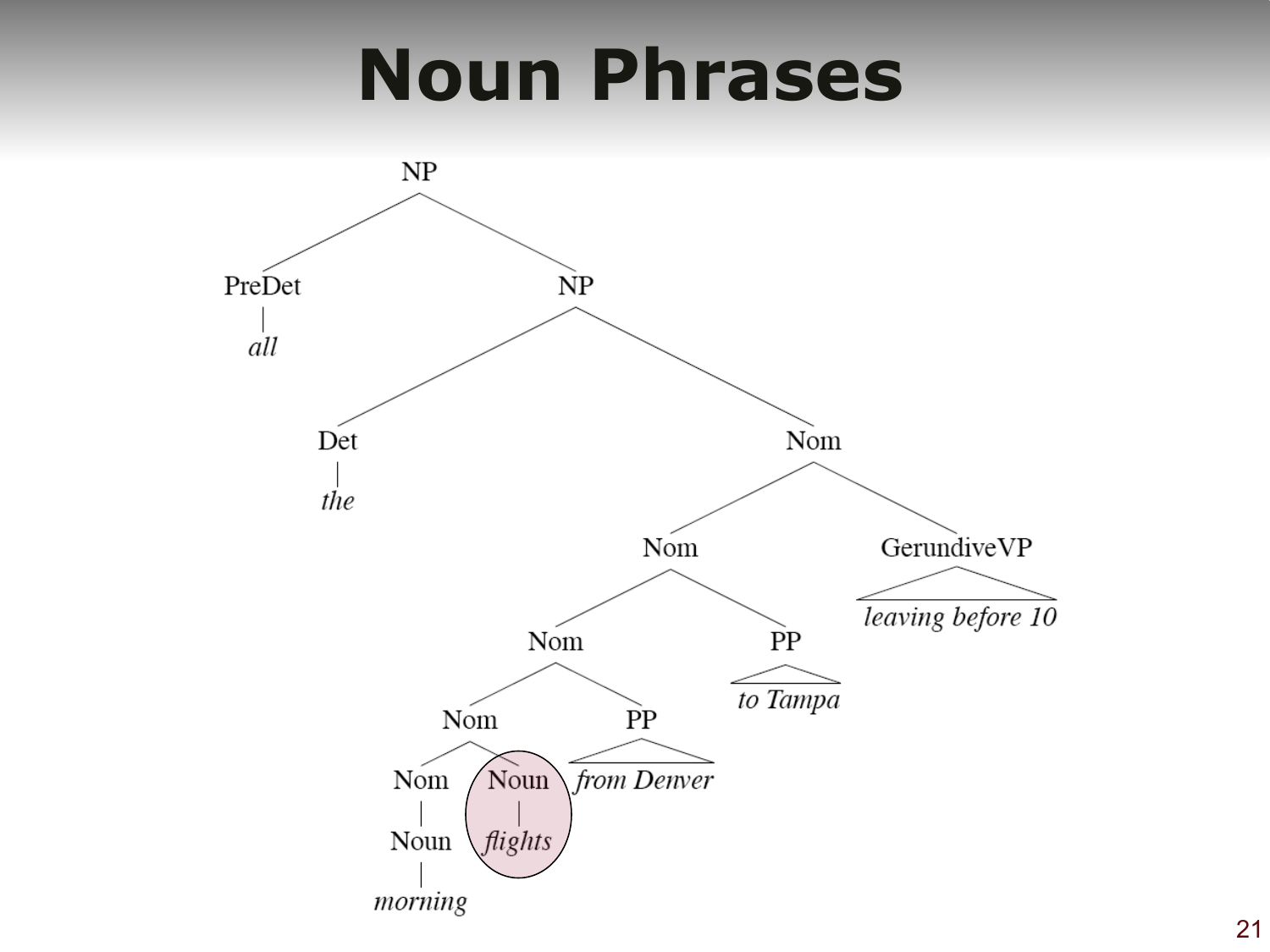### **NP Structure**

- Clearly this NP is really about flights. That's the central criticial noun in this NP. Let's call that the head.
- We can dissect this kind of NP into the stuff that can come before the head, and the stuff that can come after it.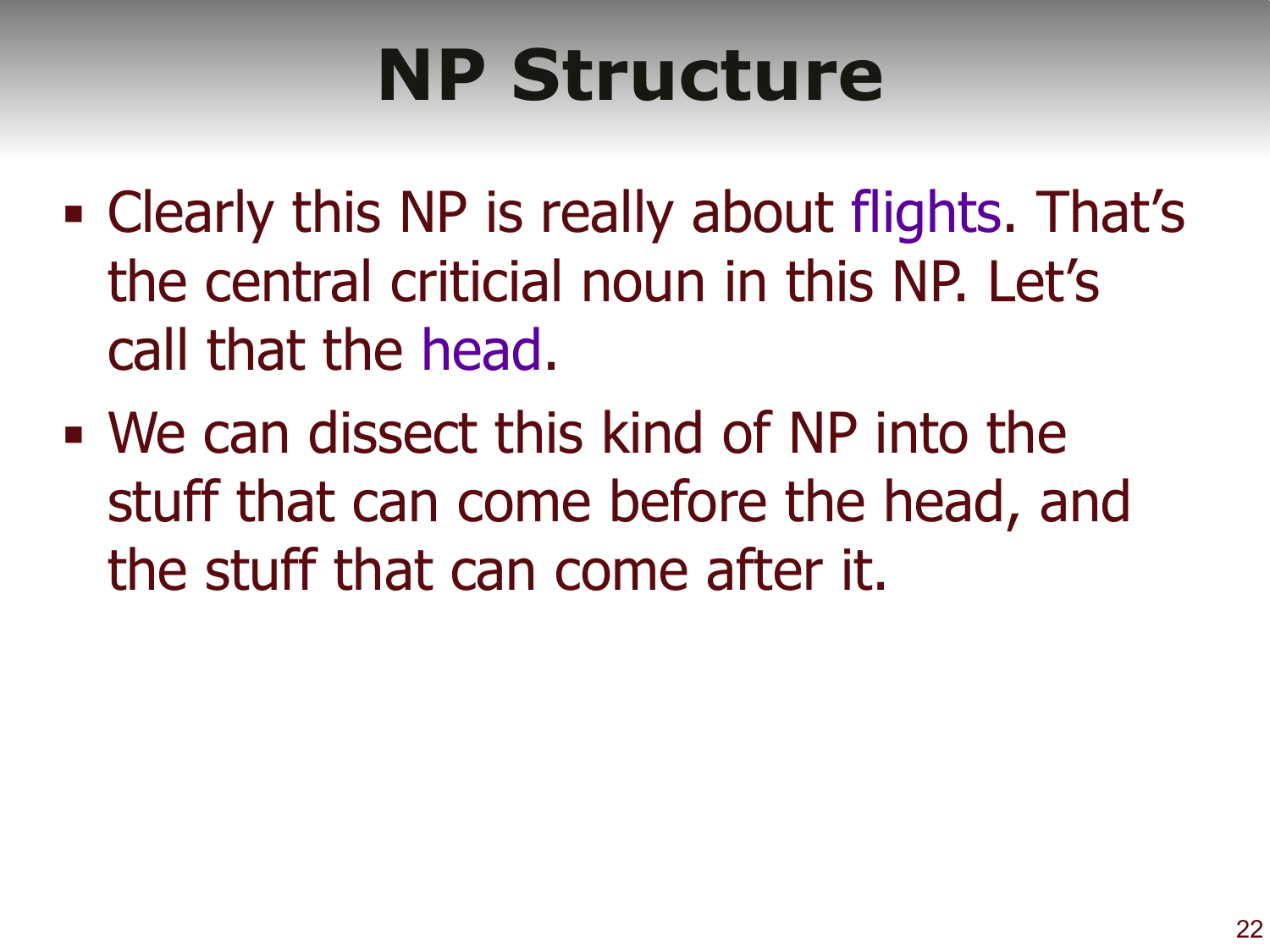### **Determiners**

- Noun phrases can start with determiners...
- Determiners can be
	- **E** Simple lexical items: the, this, a, an, etc.
		- $\blacksquare$  A car
	- **Or simple possessives** 
		- John's car
	- Or complex recursive versions of that
		- John's sister's husband's son's car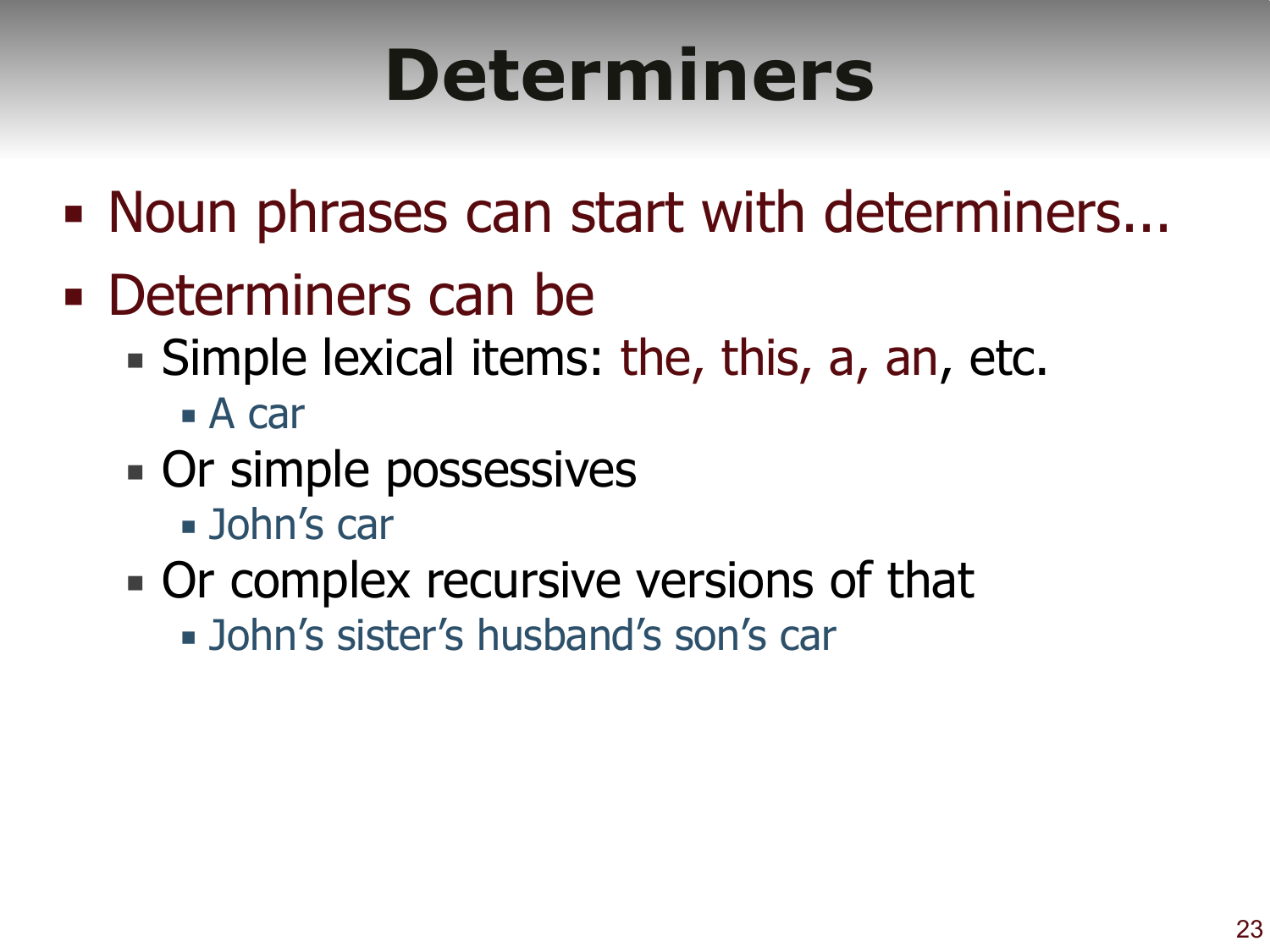## **Nominals**

- Contains the head and any pre- and postmodifiers of the head.
	- Pre-
		- Quantifiers, cardinals, ordinals...
			- $\blacksquare$  Three cars
		- **Example 2 Adjectives and Aps** 
			- large cars
		- Ordering constraints
			- **Three large cars**
			- ?large three cars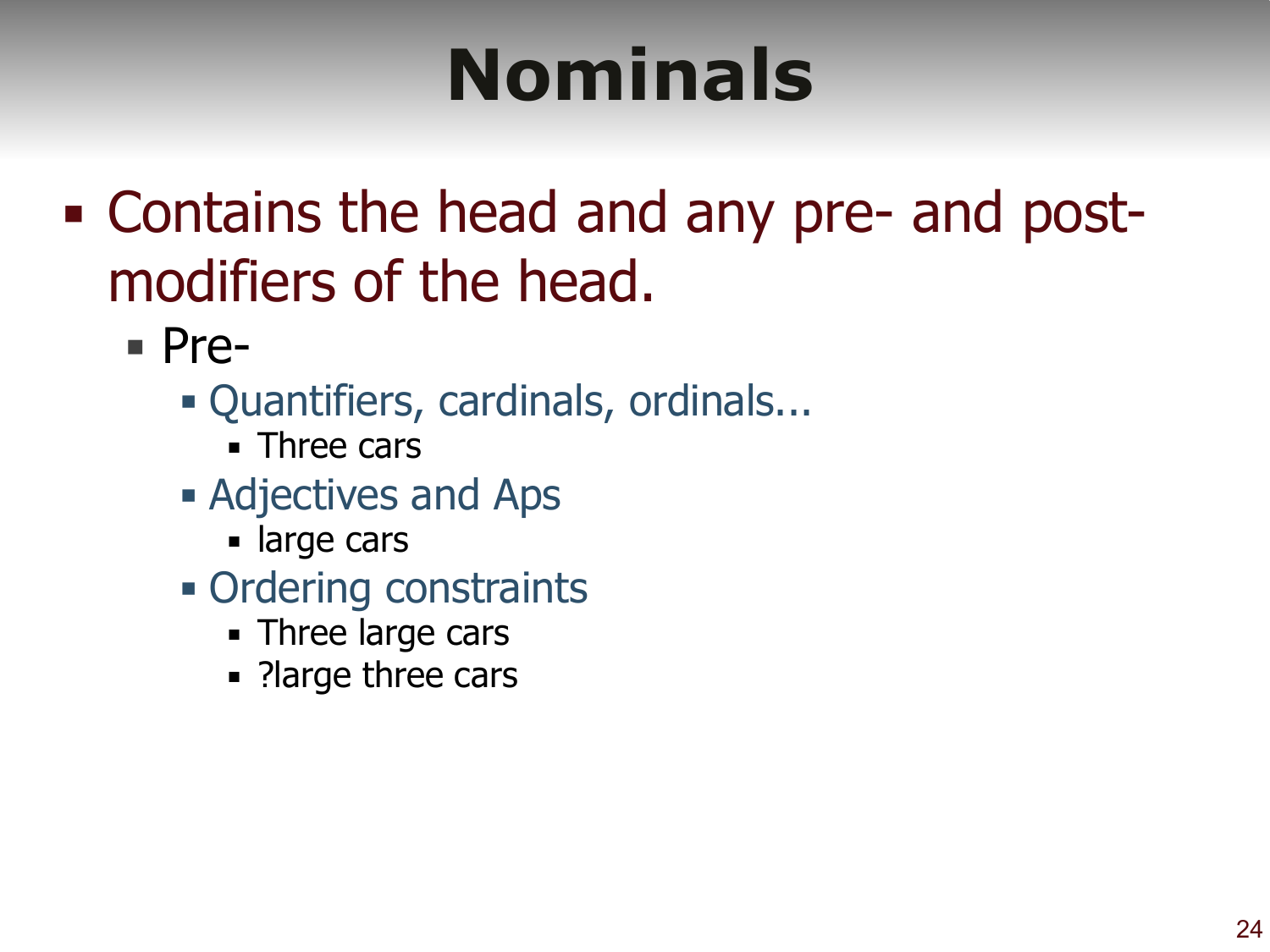### **Postmodifiers**

#### **Example 2** Three kinds

- **Prepositional phrases** 
	- **Example Seattle**
- Non-finite clauses
	- **EXECT:** Arriving before noon
- Relative clauses
	- **That serve breakfast**

#### • Same general (recursive) rule to handle these

- $\blacksquare$  Nominal  $\rightarrow$  Nominal PP
- Nominal → Nominal GerundVP
- Nominal → Nominal RelClause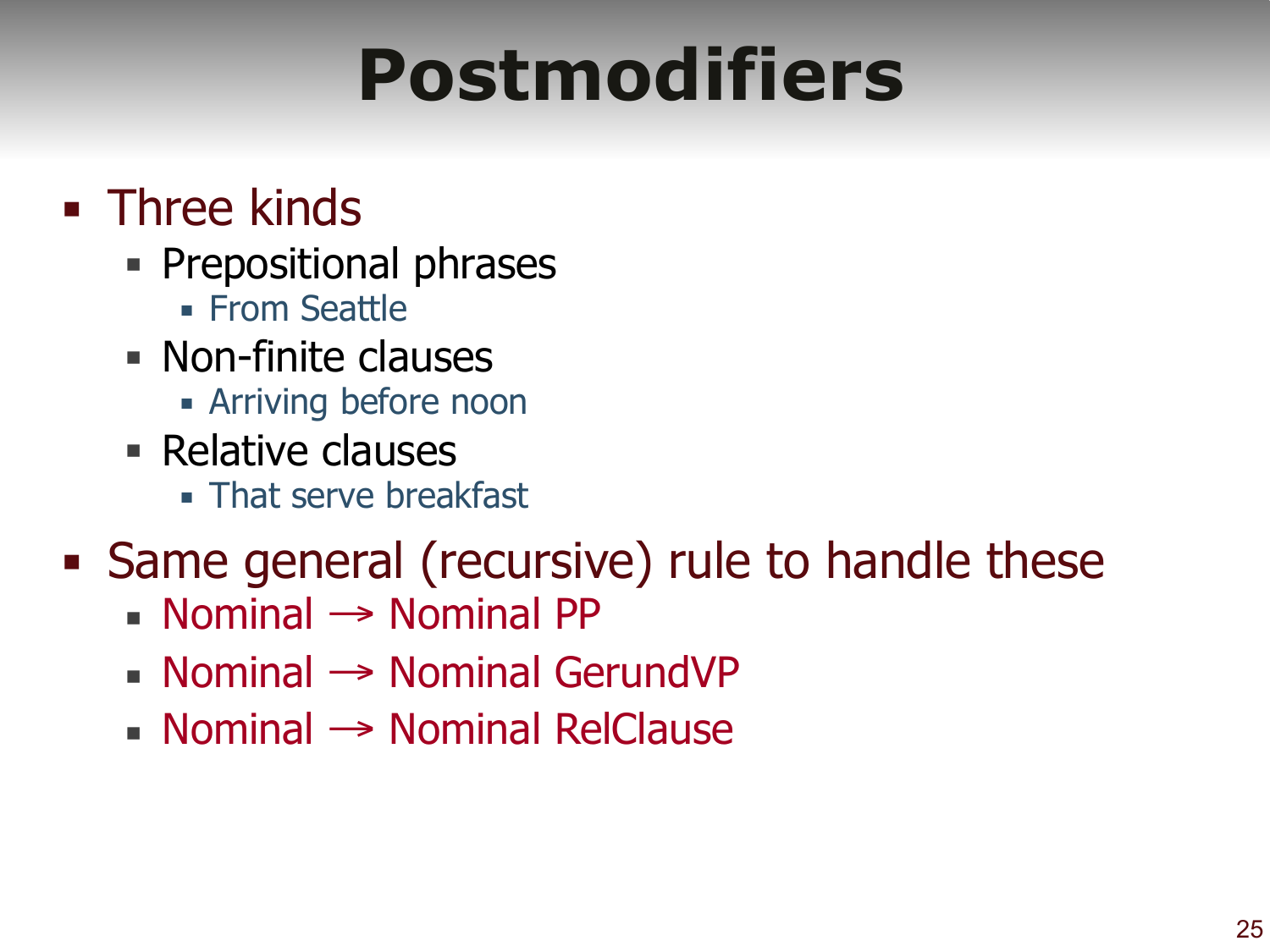### **Agreement**

- **By agreement**, we have in mind constraints that hold among various constituents that take part in a rule or set of rules
- For example, in English, determiners and the head nouns in NPs have to agree in their number.

This flight Those flights \*This flights \*Those flight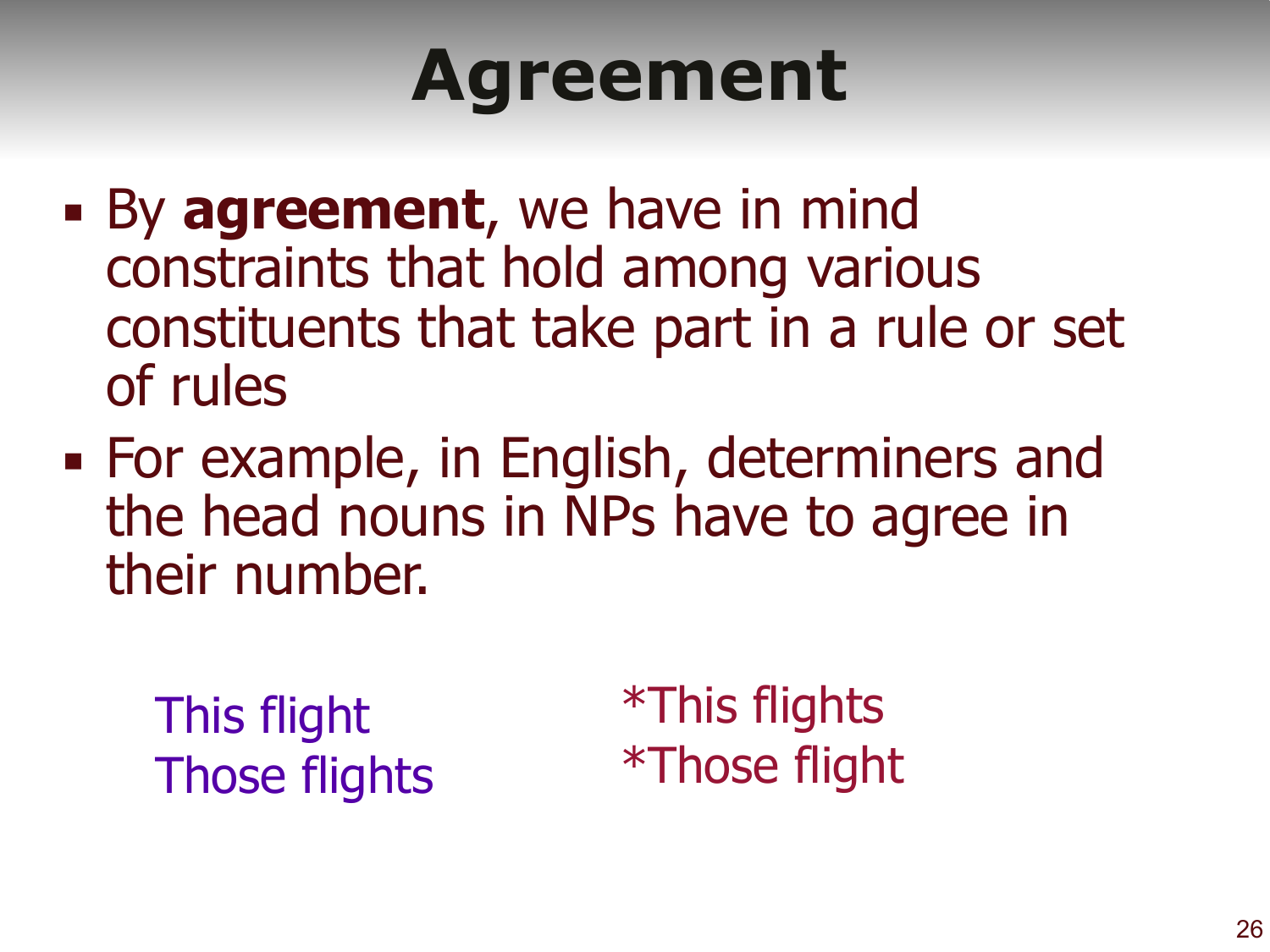# **Problem**

- **Our earlier NP rules are clearly deficient** since they don't capture this constraint
	- $\blacksquare$  NP  $\rightarrow$  Det Nominal
		- **EXCEPTS, and assigns correct structures, to** grammatical examples (this flight)
		- But its also happy with incorrect examples (\*these flight)
	- Such a rule is said to overgenerate.
	- $\blacksquare$  We'll come back to this in a bit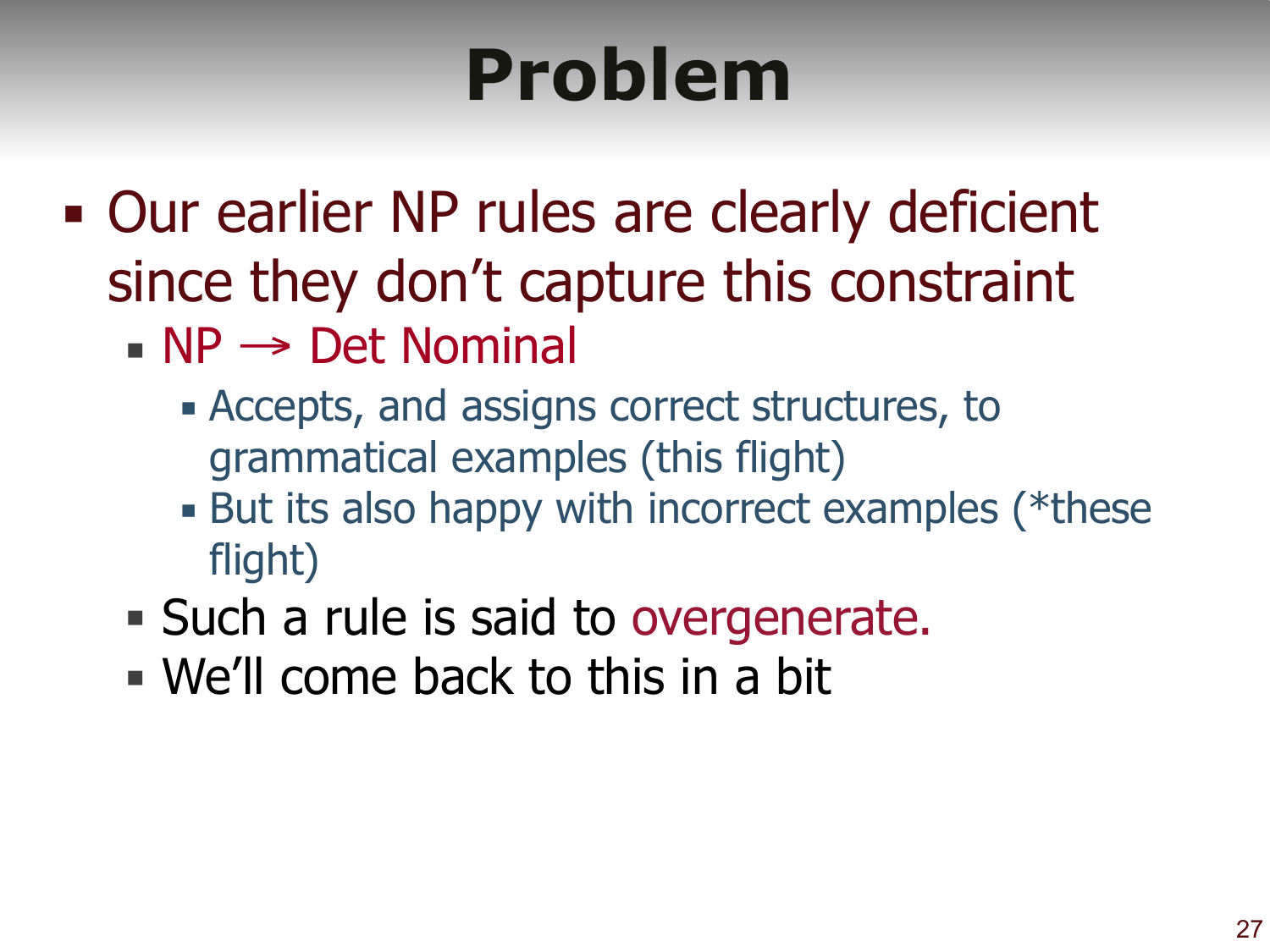### **Verb Phrases**

**English VPs consist of a head verb along** with 0 or more following constituents which we'll call arguments.

- $VP \rightarrow Verb$  disappear
- $VP \rightarrow Verb\ NP$  prefer a morning flight
- $VP \rightarrow Verb \ NP \ PP$  leave Boston in the morning
- $VP \rightarrow Verb PP$  leaving on Thursday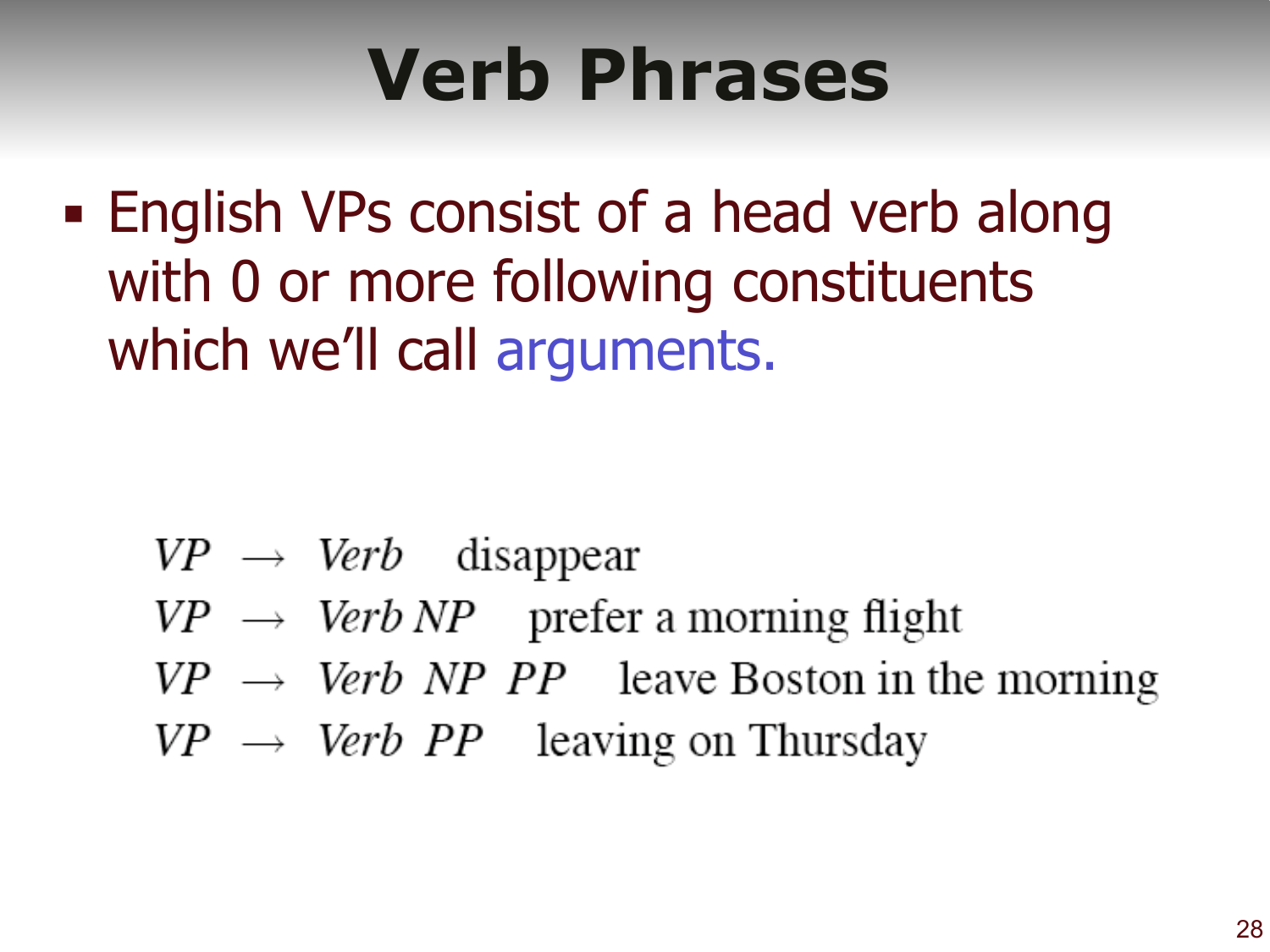# **Subcategorization**

- But, even though there are many valid VP rules in English, not all verbs are allowed to participate in all those VP rules.
- We can subcategorize the verbs in a language according to the sets of VP rules that they participate in.
- **This is a modern take on the traditional** notion of transitive/intransitive.
- Modern grammars may have 100s or such classes.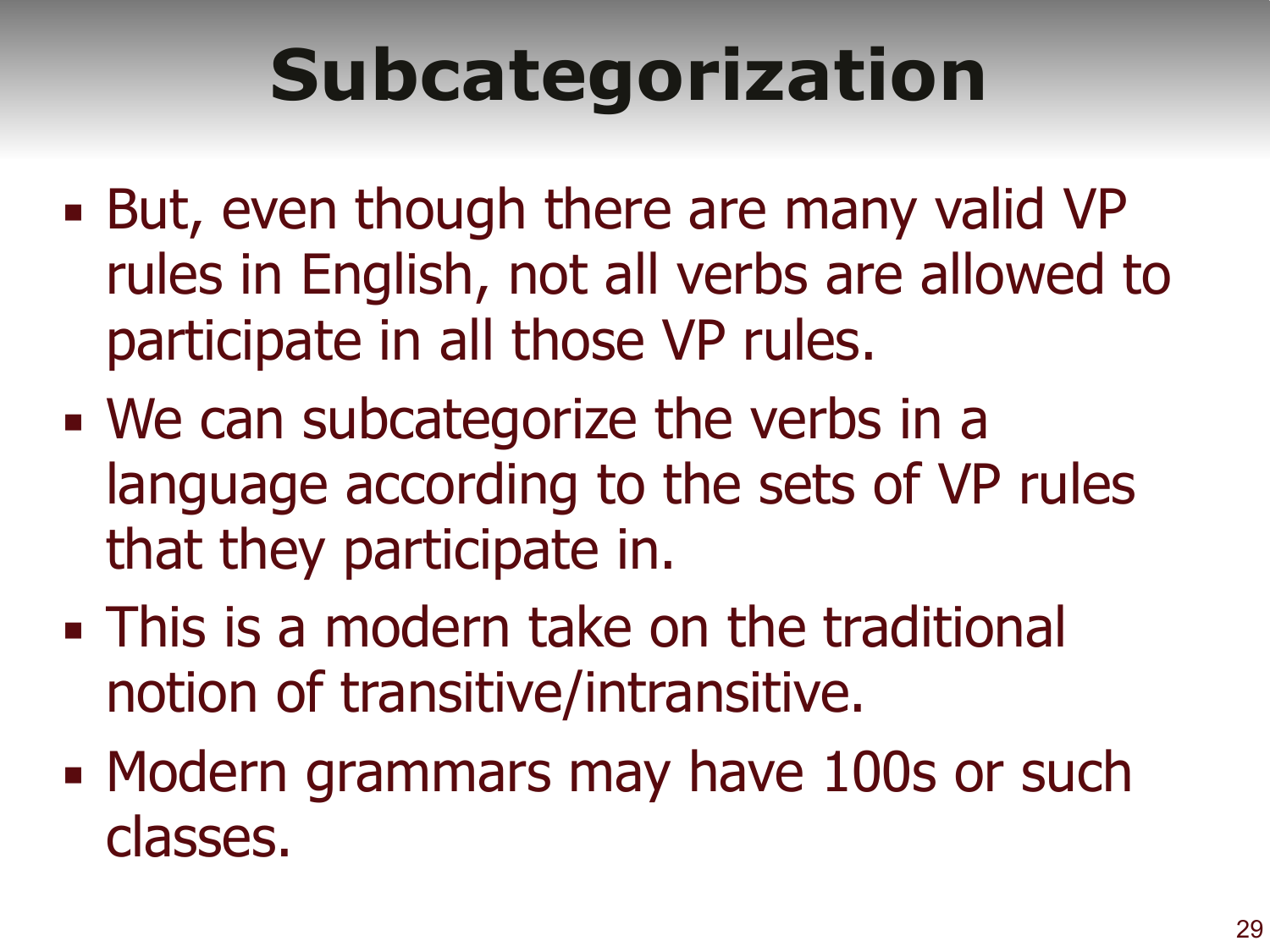# **Subcategorization**

**Example 2 Sneezed: John sneezed** 

 $\mathbb{R}^n$  .  $\mathbb{R}^n$ 

- $\blacksquare$  Find: Please find [a flight to NY]<sub>NP</sub>
- **Give: Give [me]** $_{NP}$ [a cheaper fare] $_{NP}$
- **Example 11 Help:** Can you help  $[me]_{NP}$  with a flight]<sub>PP</sub>
- **Prefer: I prefer [to leave earlier]** $_{TO-VP}$
- $\blacksquare$  Told: I was told [United has a flight].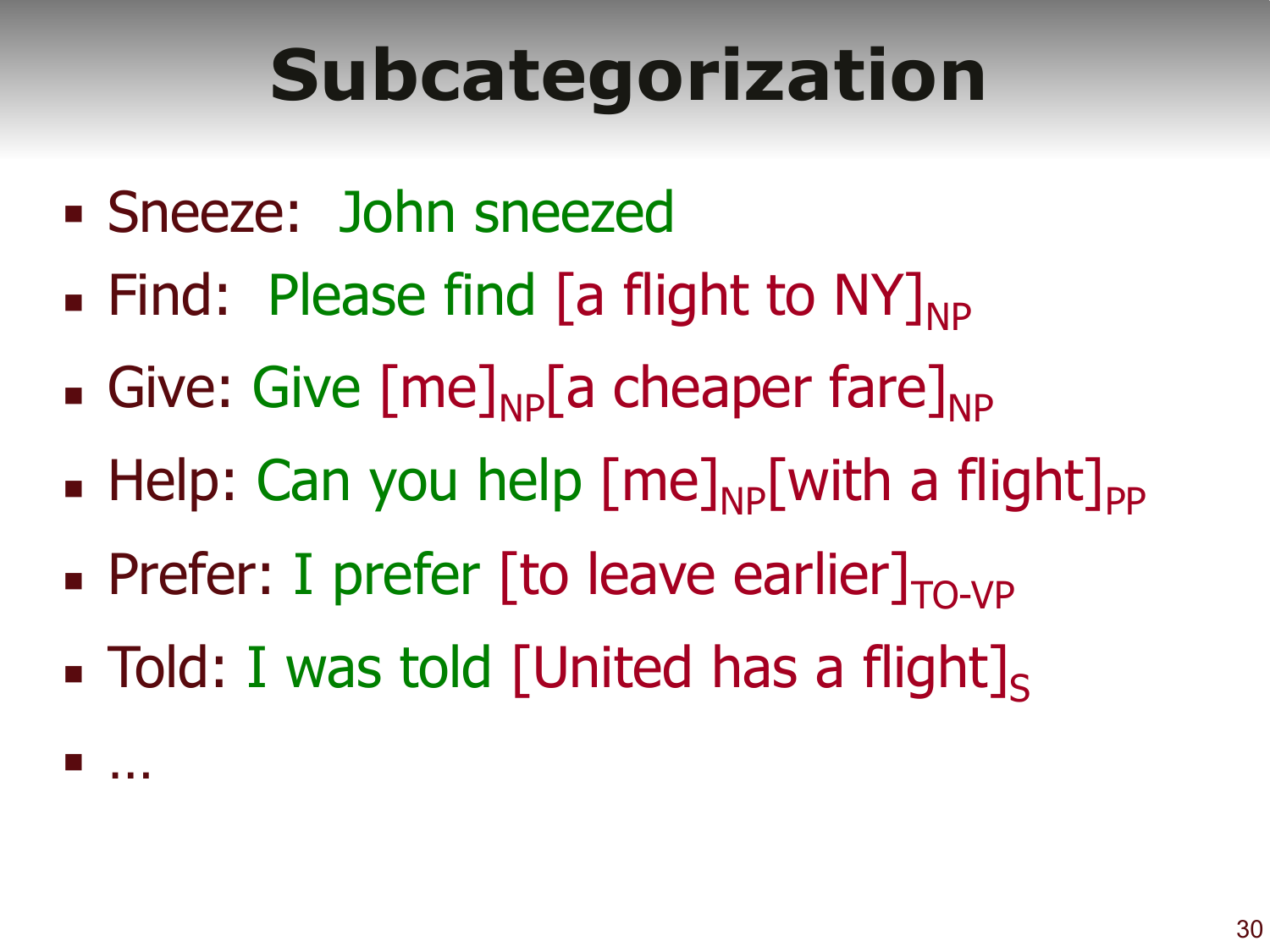# **Subcategorization**

- $\bullet$  \*John sneezed the book
- $\blacksquare$  \*I prefer United has a flight
- $\blacksquare$  \*Give with a flight

**Exagger 1 As with agreement phenomena, we need a** way to formally express the constraints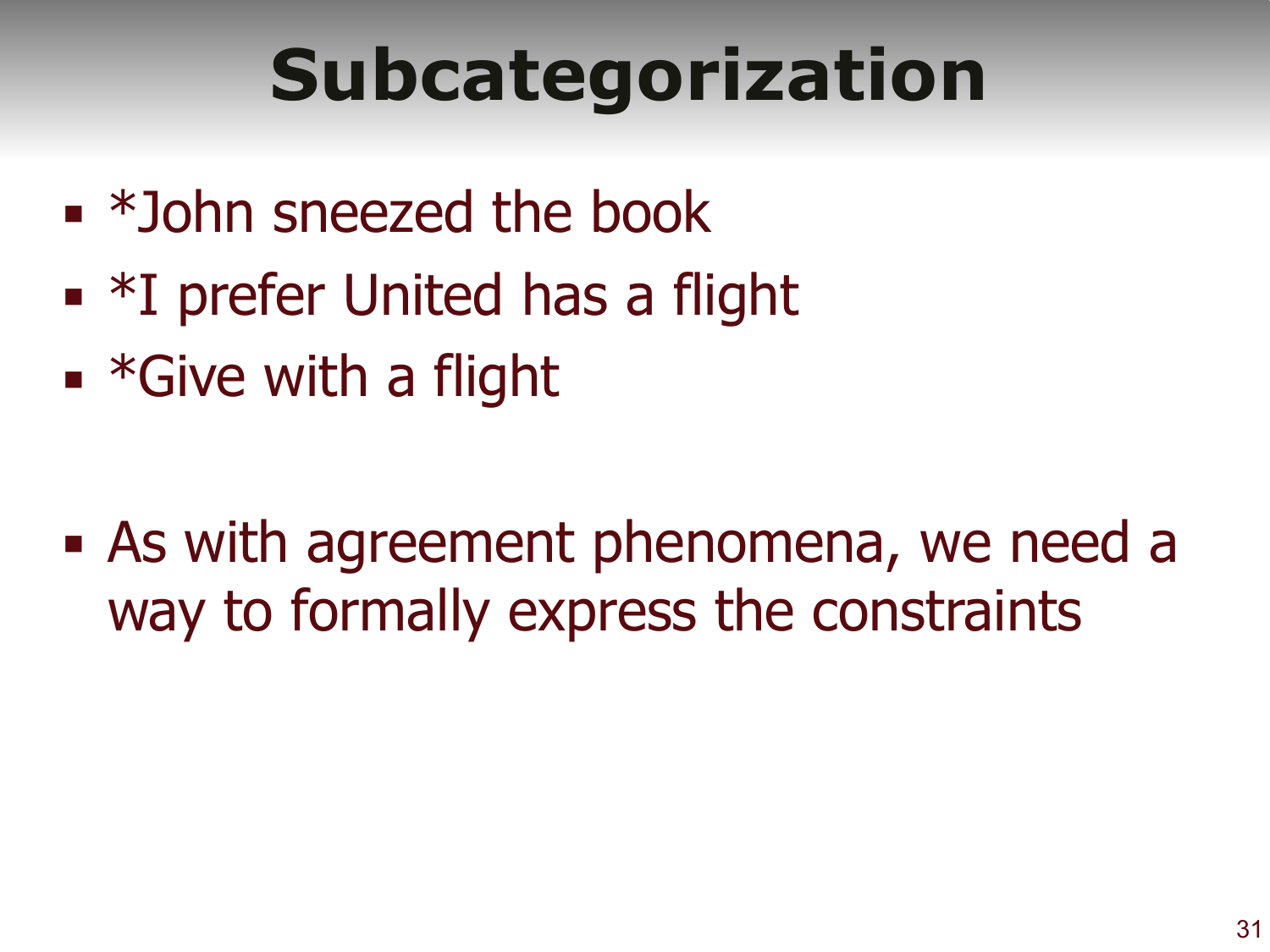# **Why?**

- Right now, the various rules for VPs overgenerate.
	- **They permit the presence of strings containing** verbs and arguments that don't go together
	- For example
	- $\blacksquare$  VP -> V NP therefore

Sneezed the book is a VP since "sneeze" is a verb and "the book" is a valid NP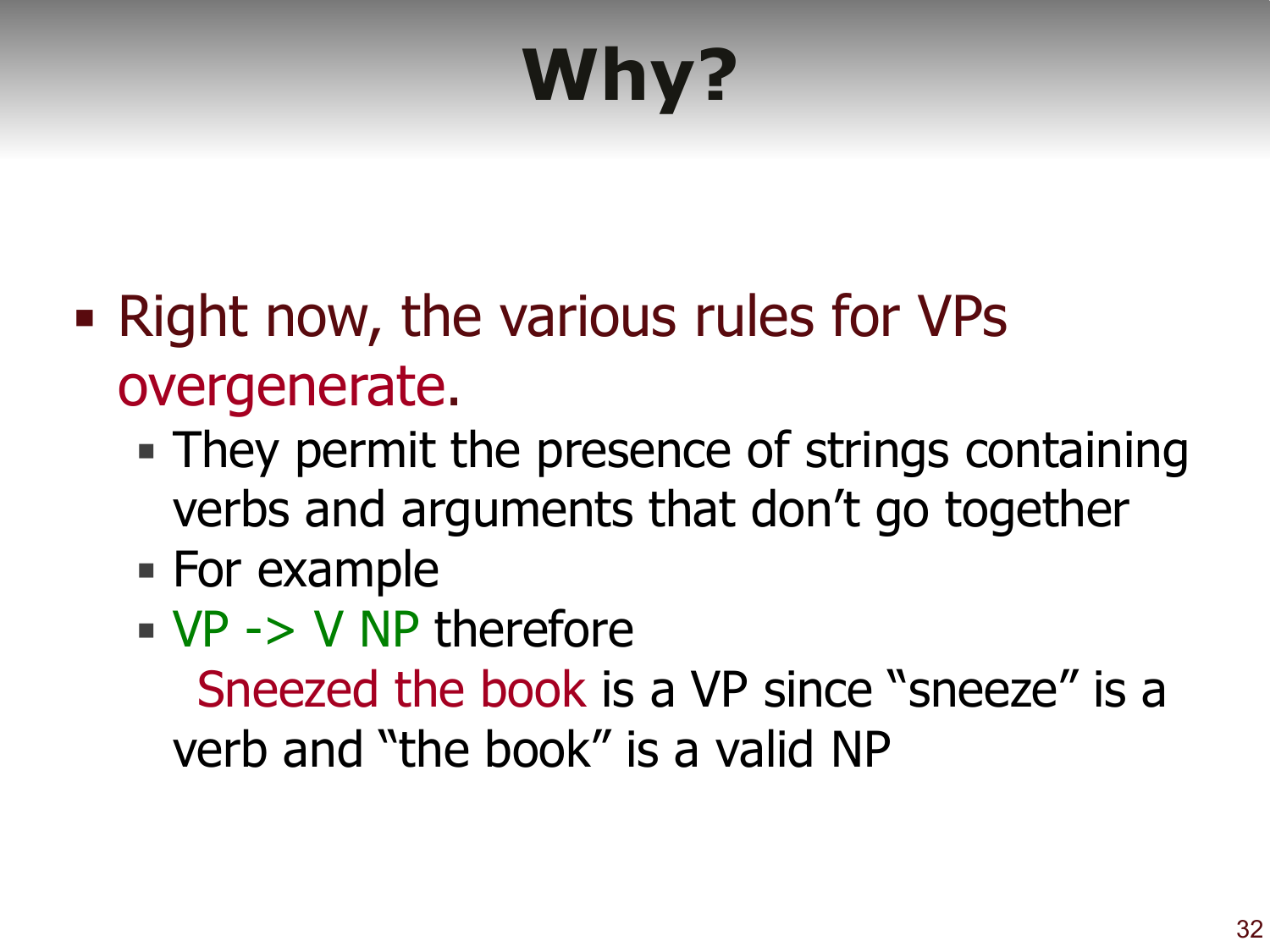# **Possible CFG Solution**

- Possible solution for agreement.
- Can use the same trick for all the verb/VP classes.
- SgS -> SgNP SqVP
- PIS -> PINp PIVP
- SgNP -> SgDet SgNom
- PlNP -> PlDet PlNom
- $\blacksquare$  PIVP  $\rightarrow$  PIV NP
- SqVP ->SqV Np

▪ …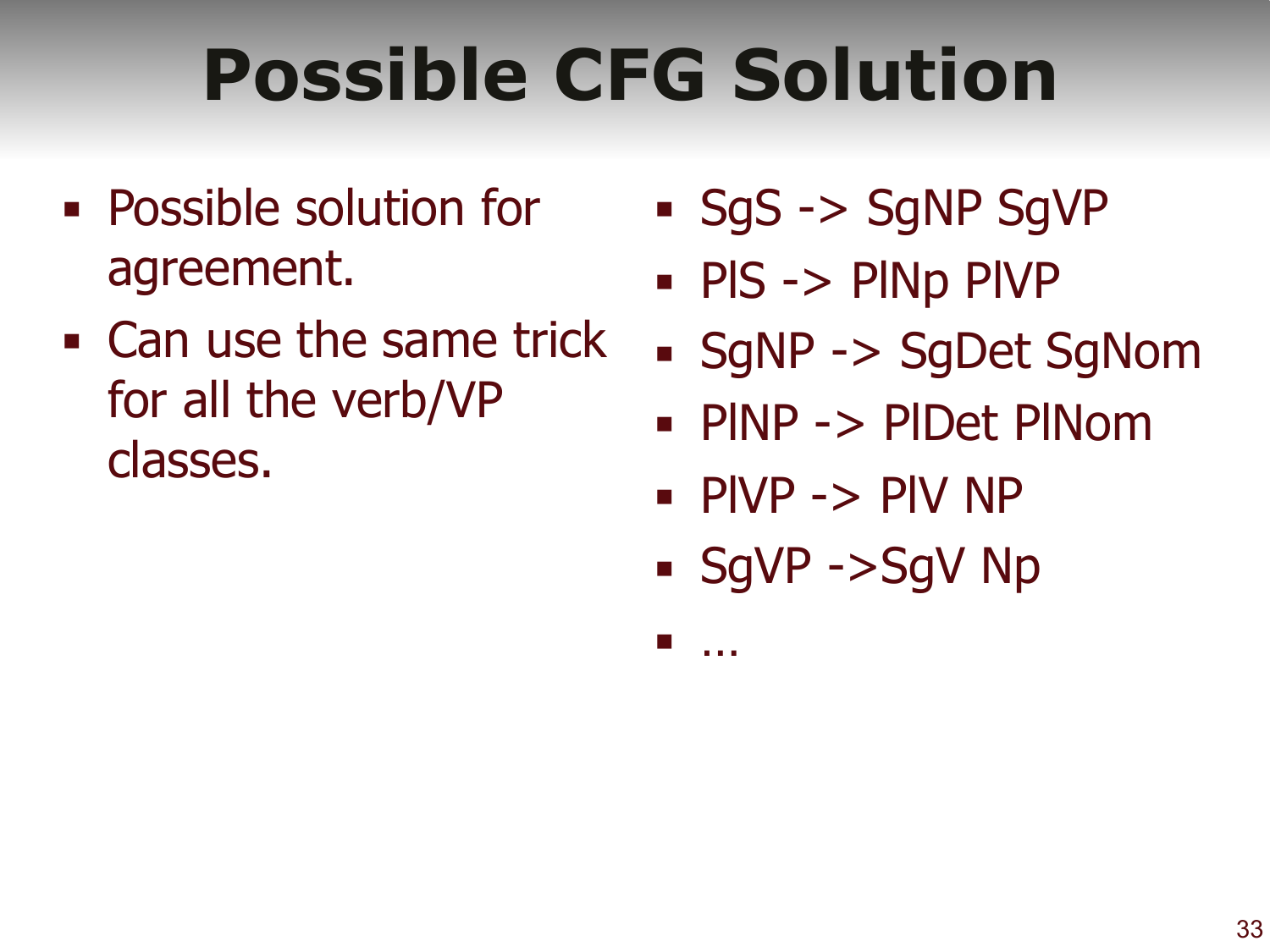# **CFG Solution for Agreement**

- **Example 11 works and stays within the power of CFGs**
- $\blacksquare$  But its ugly
- And it doesn't scale all that well because of the interaction among the various constraints explodes the number of rules in our grammar.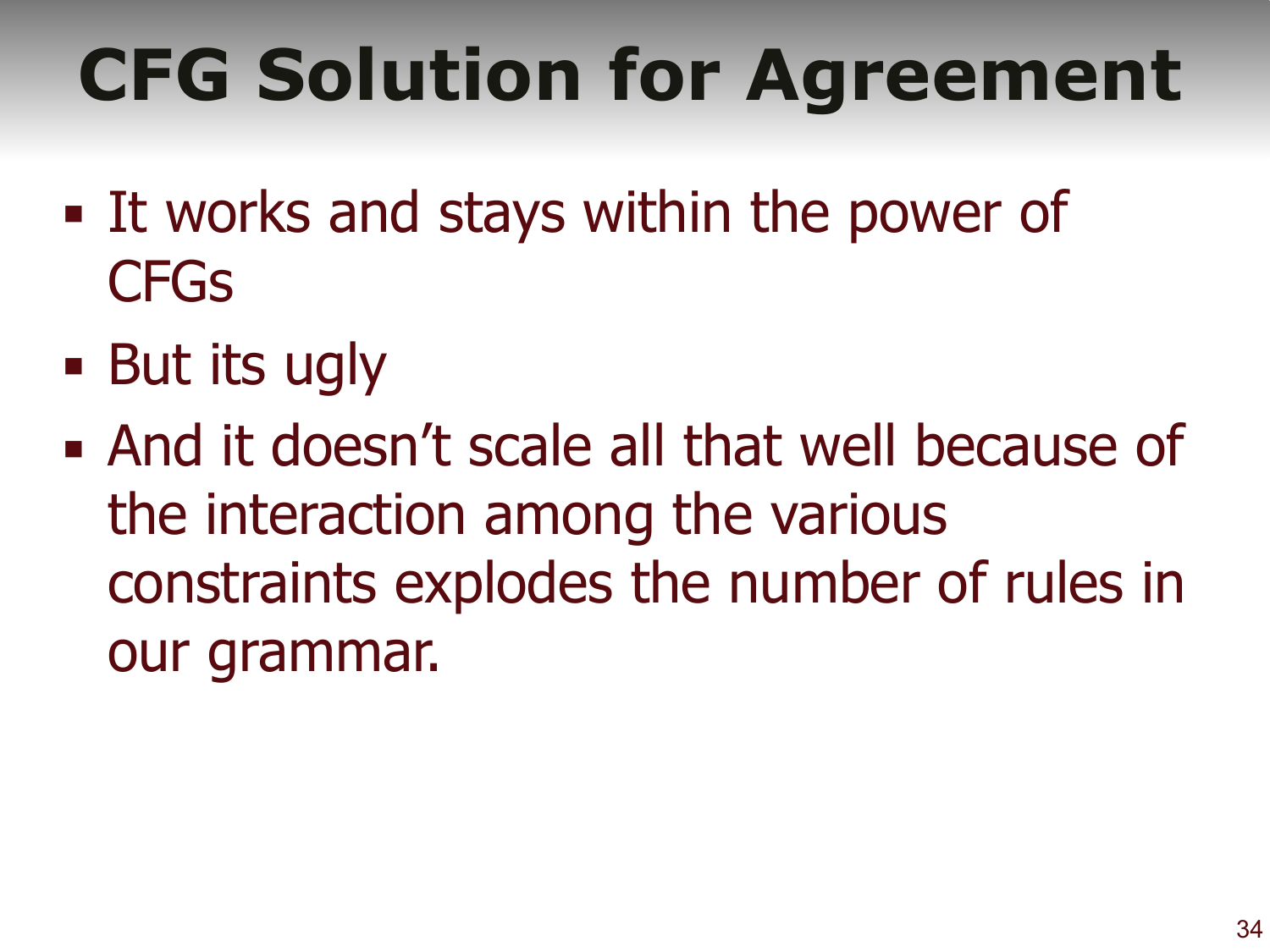# **The Point**

- CFGs appear to be just about what we need to account for a lot of basic syntactic structure in English.
- But there are problems
	- **That can be dealt with adequately, although not** elegantly, by staying within the CFG framework.
- **There are simpler, more elegant, solutions that** take us out of the CFG framework (beyond its formal power)
	- **EXAGE, HPSG, Construction grammar, XTAG, etc.**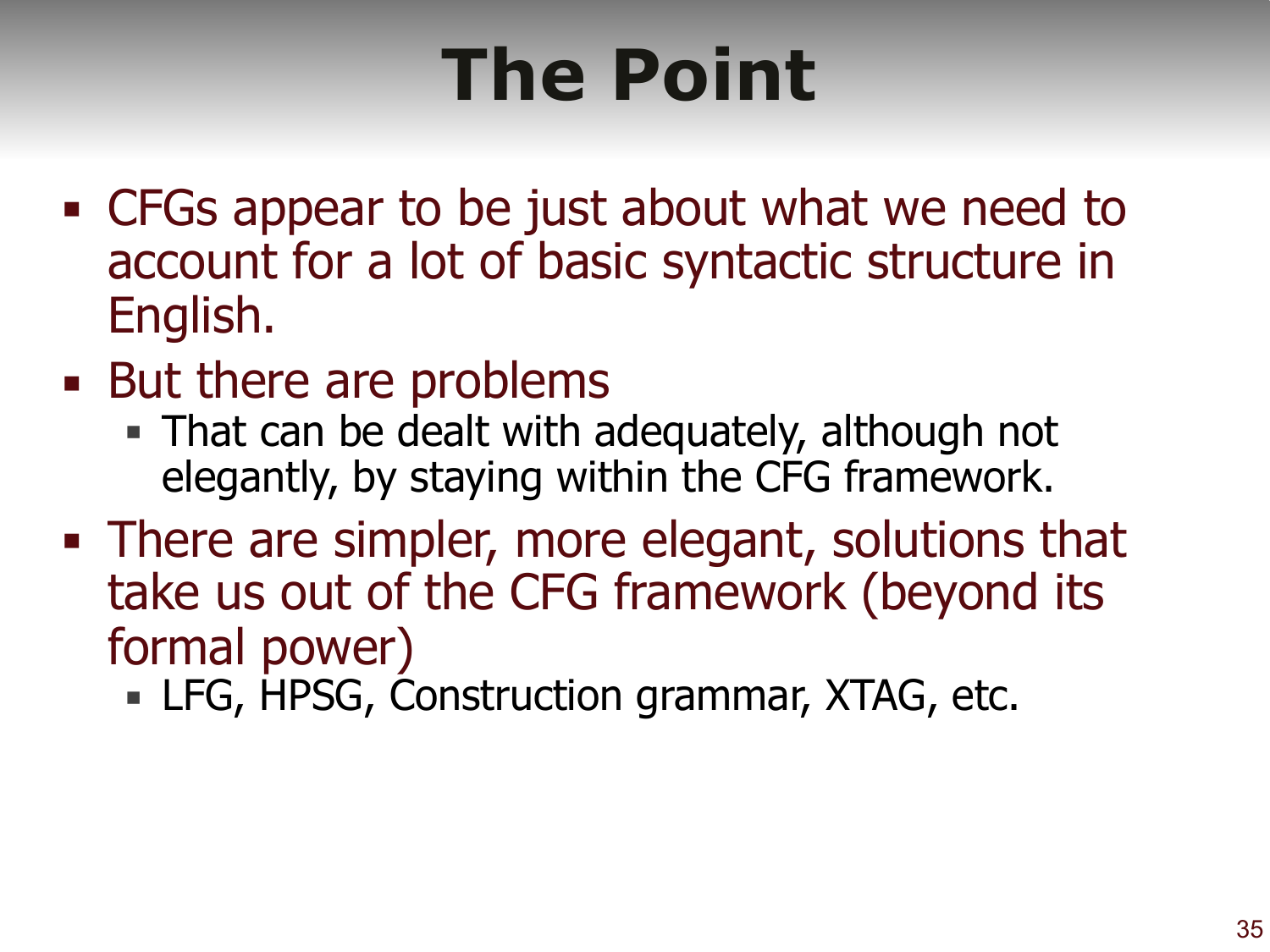### **Treebanks**

- **Treebanks are corpora in which each sentence** has been paired with a parse tree (presumably the right one).
- **These are generally created** 
	- By first parsing the collection with an automatic parser
	- And then having human annotators correct each parse as necessary.
- **This generally requires detailed annotation** guidelines that provide a POS tagset, a grammar and instructions for how to deal with particular grammatical constructions.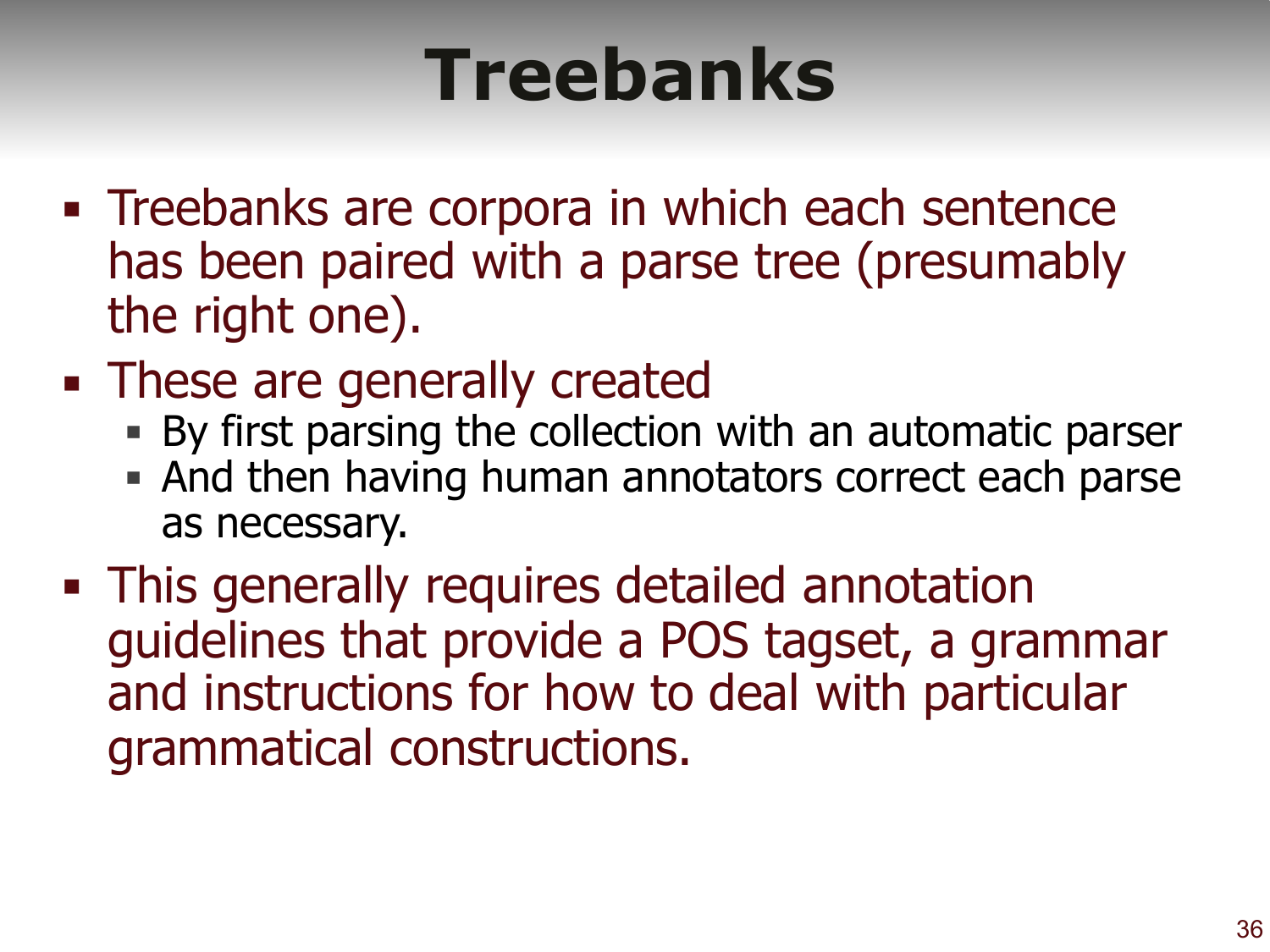### **Penn Treebank**

### **• Penn TreeBank is a widely used treebank.**

▪Most well known is the Wall Street Journal section of the Penn TreeBank.

> $\blacksquare$  1 M words from the 1987-1989 Wall Street Journal.

```
( (S ('''')
(S-TPC-2)(NP-SBJ-1 (PRP We) )(VP (MD would)
    (VP (VB have)
      (S)(NP-SBJ (-NONE- *-1))(VP (TO to)(VP (VB wait)
            (SBAR-TMP (IN until)
              (S
                (NP-SBJ (PRP we) )(VP (VBP have)
                   (VP (VBN collected)
                     (PP-CLR (IN on)
                       (NP (DT those)(NNS assets))))))))))))(r, r) ('' '')(NP-SBJ (PRP he) )(VP (VBD said)
  (S (-NONE- *T*-2)) )( \cdot \cdot ))
```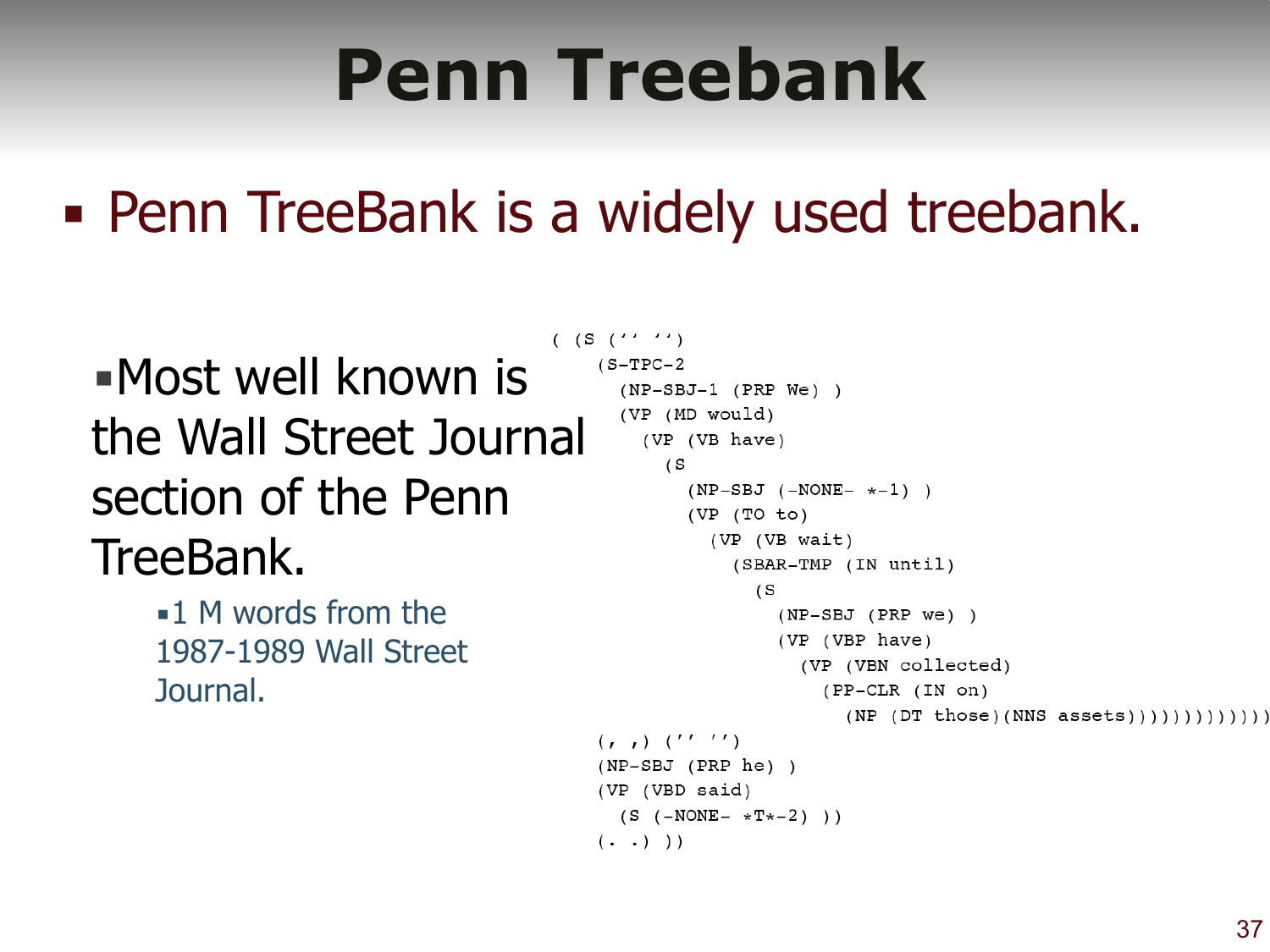### **Treebank Grammars**

- **Example 1** Treebanks implicitly define a grammar for the language covered in the treebank.
- **E** Simply take the local rules that make up the sub-trees in all the trees in the collection and you have a grammar.
- Not complete, but if you have decent size corpus, you'll have a grammar with decent coverage.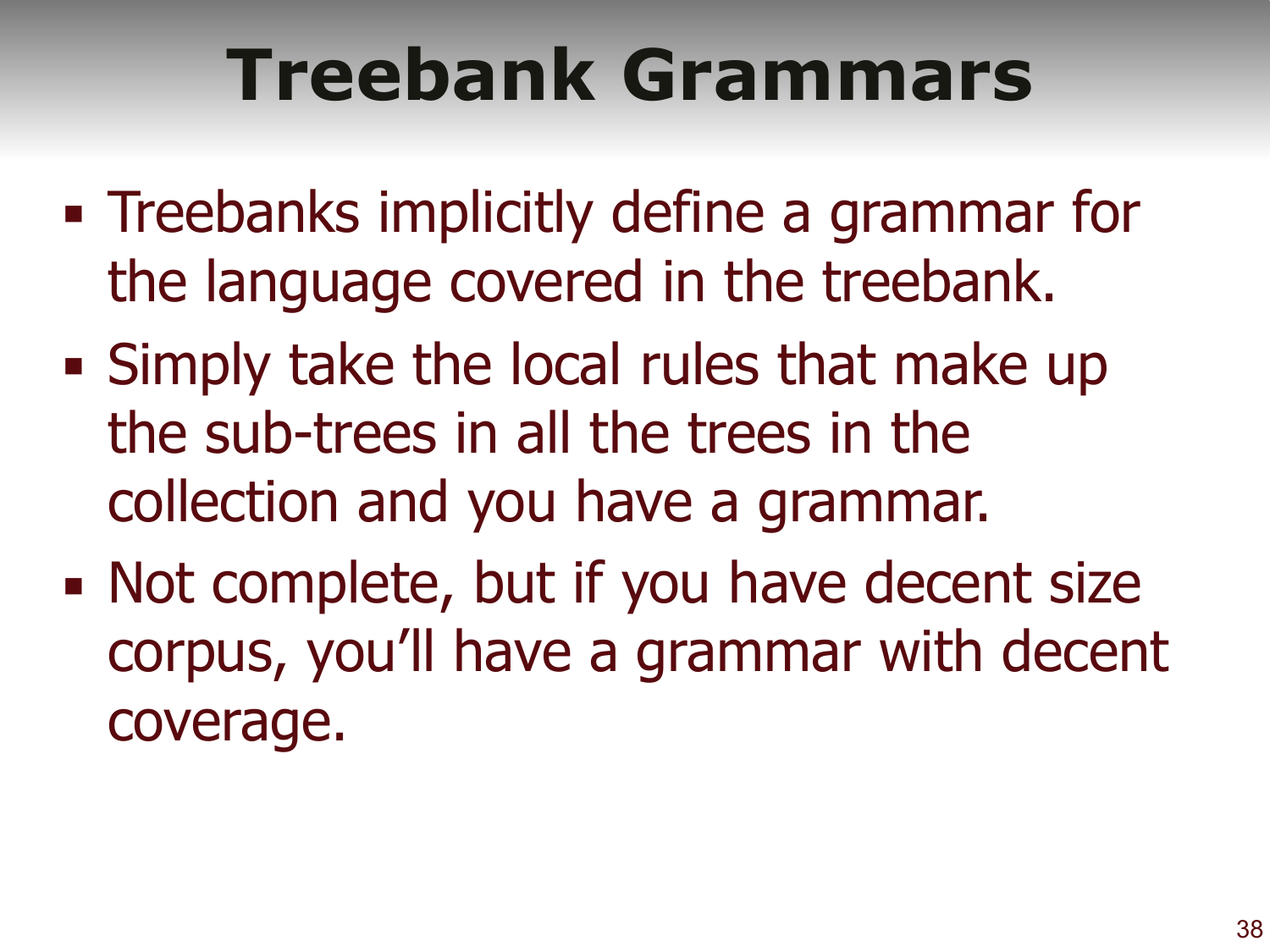### **Treebank Grammars**

- Such grammars tend to be very flat due to the fact that they tend to avoid recursion. **To ease the annotators burden**
- For example, the Penn Treebank has 4500 different rules for VPs. Among them...
	- $VP \rightarrow VBD PP$  $VP \rightarrow VBD PP PP$  $VP \rightarrow VBD PP PP PP$  $VP \rightarrow VBD$  PP PP PP PP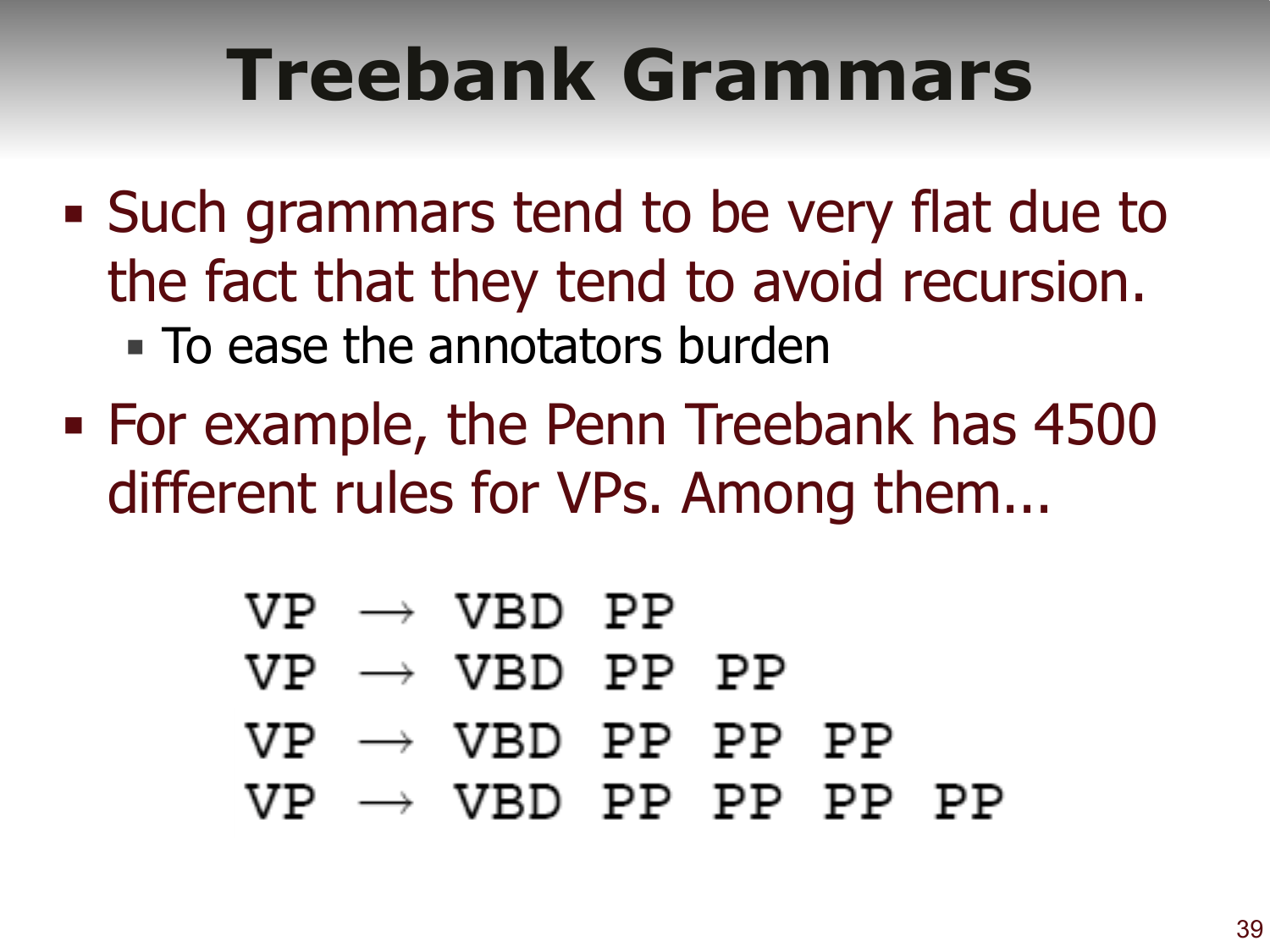## **Heads in Trees**

- **Example 1 Finding heads in treebank trees is a task** that arises frequently in many applications. **• Particularly important in statistical parsing**
- We can visualize this task by annotating the nodes of a parse tree with the heads of each corresponding node.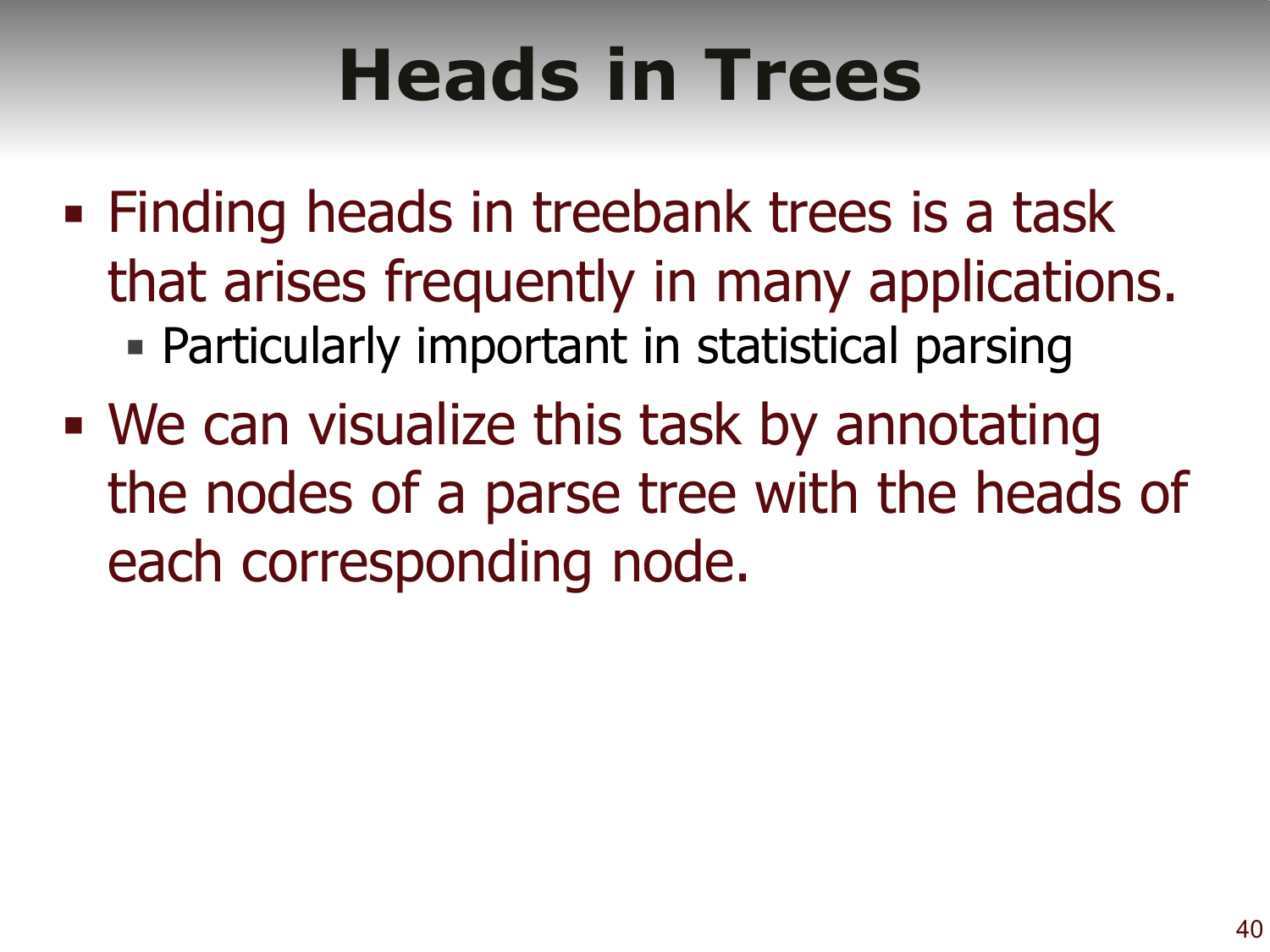### **Lexically Decorated Tree**

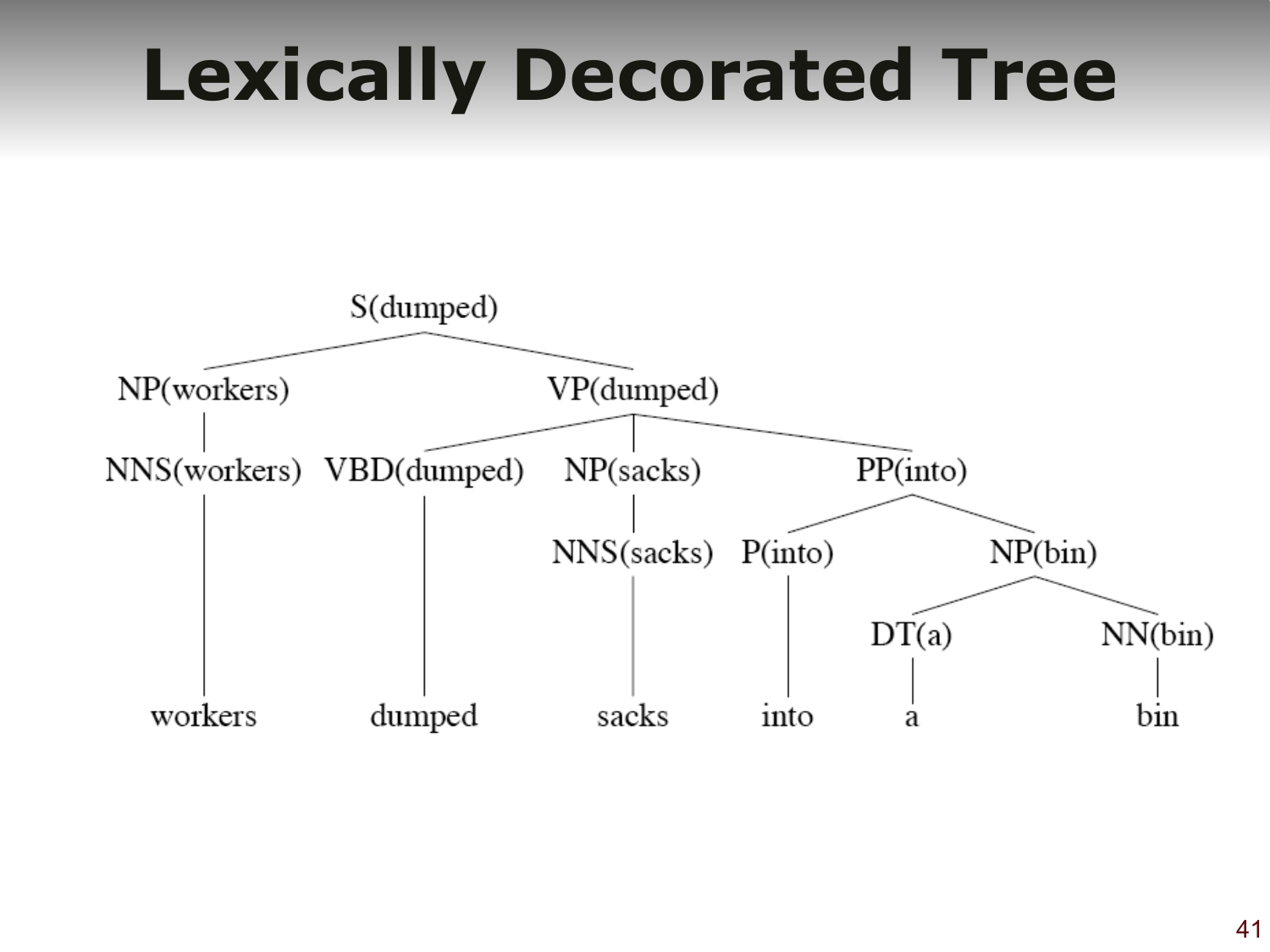# **Head Finding**

• The standard way to do head finding is to use a simple set of tree traversal rules specific to each non-terminal in the grammar.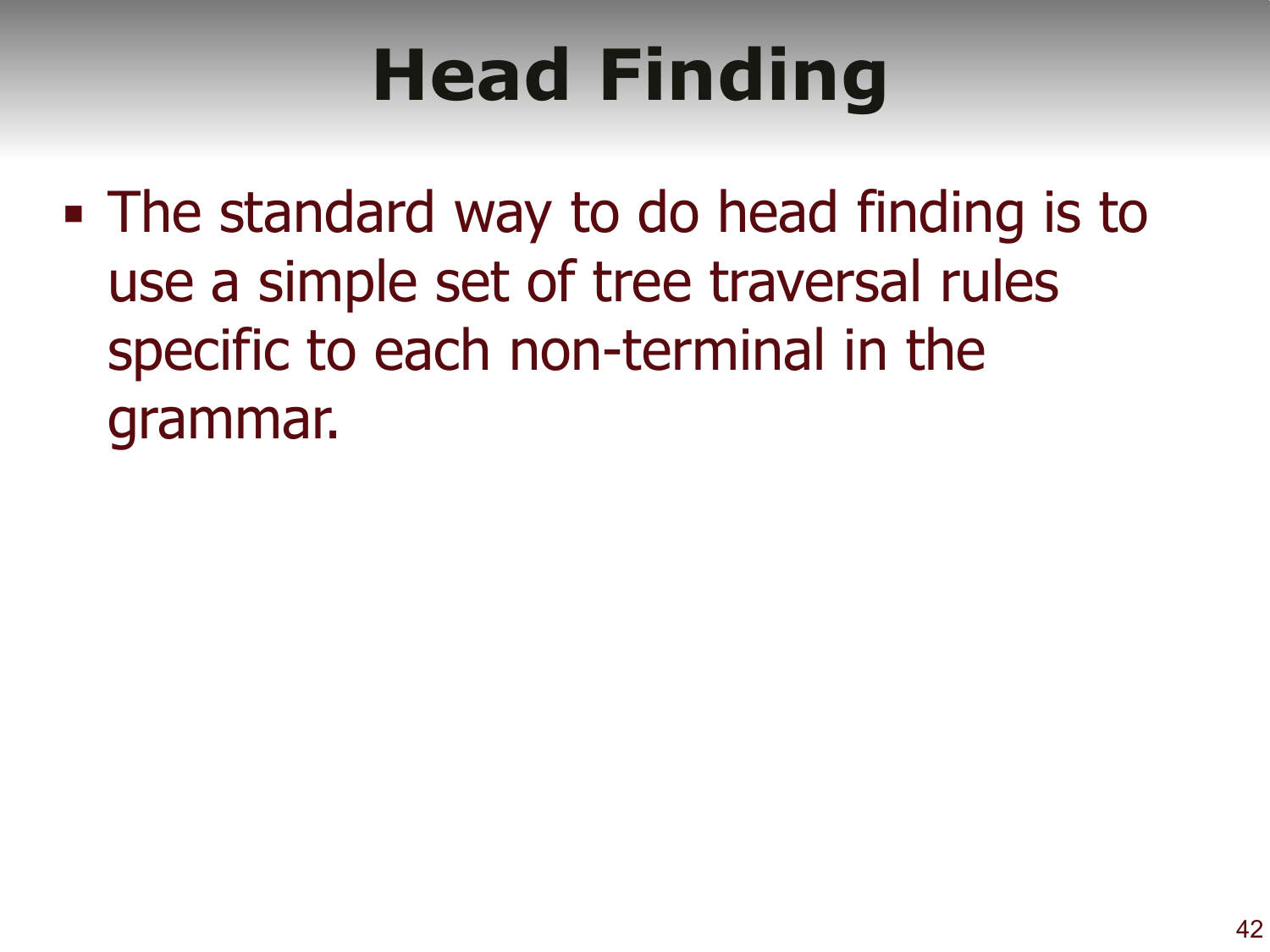### **Noun Phrases**

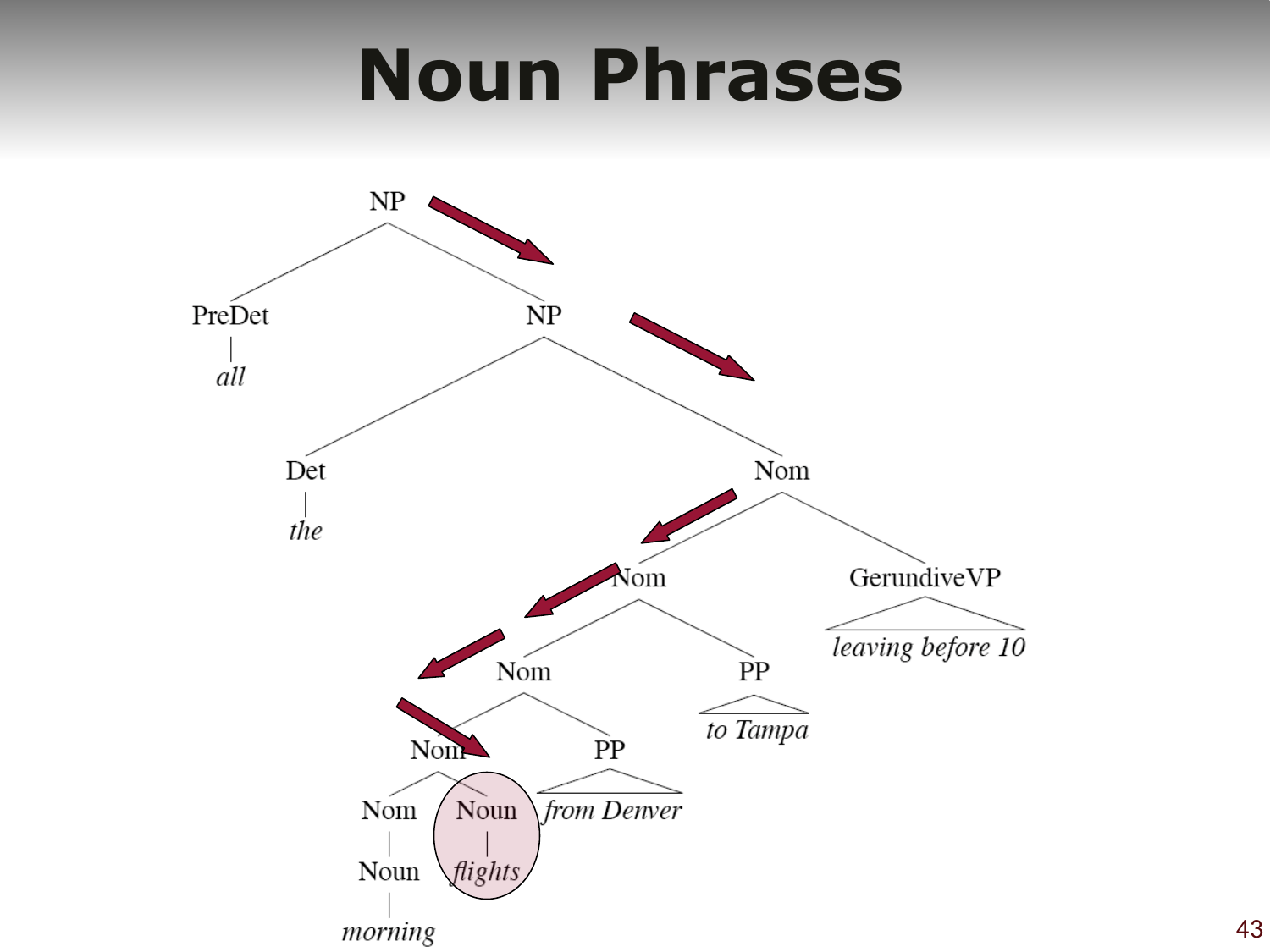## **Treebank Uses**

- Treebanks (and headfinding) are particularly critical to the development of statistical parsers
- Also valuable to Corpus Linguistics
	- **Investigating the empirical details of various** constructions in a given language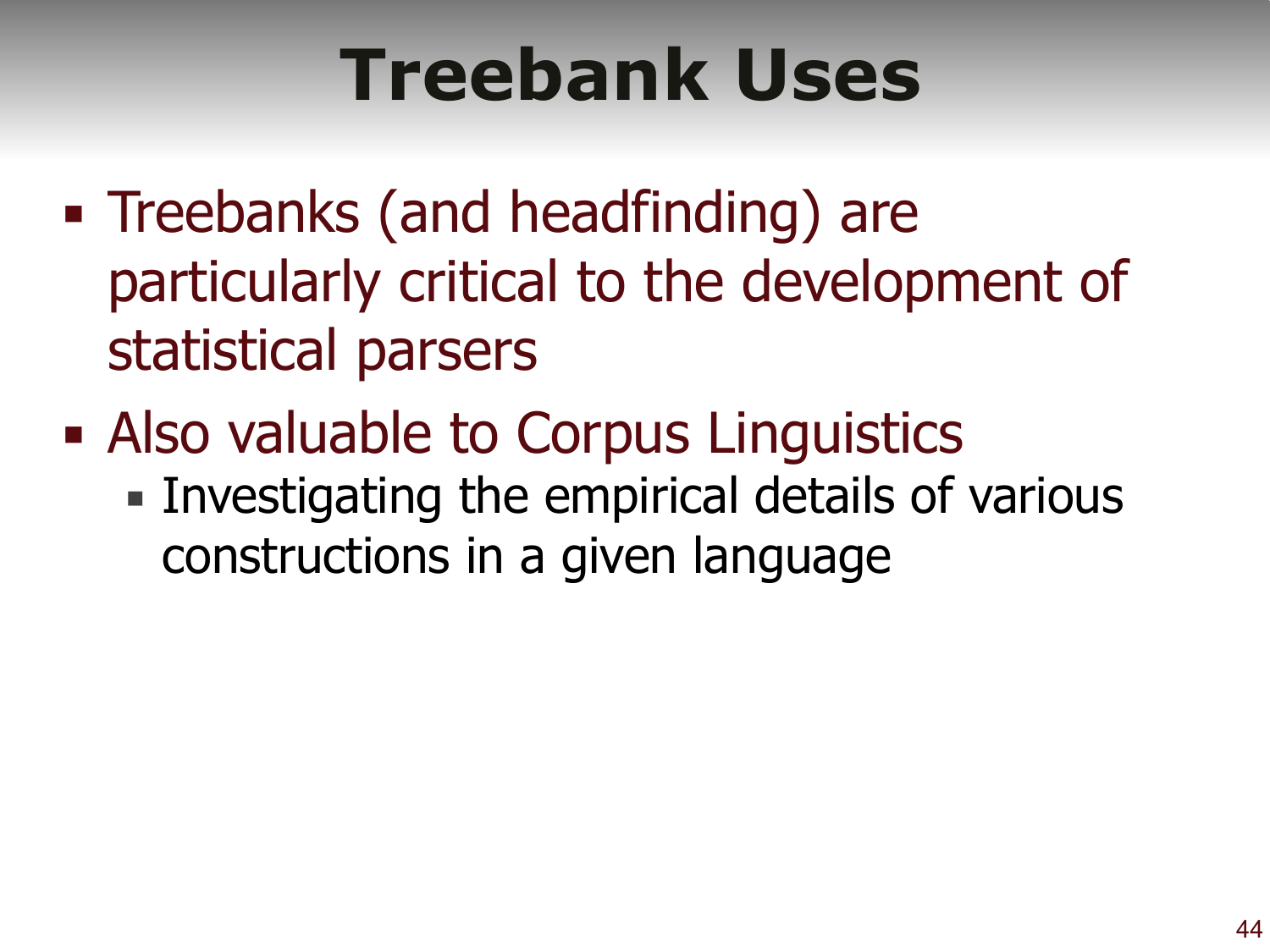# **Dependency Grammars**

- In CFG-style phrase-structure grammars the main focus is on constituents.
- But it turns out you can get a lot done with just binary relations among the words in an utterance.
- In a dependency grammar framework, a parse is a tree where
	- $\blacksquare$  the nodes stand for the words in an utterance
	- **The links between the words represent** dependency relations between pairs of words.
		- **Example 1 Relations may be typed (labeled), or not.**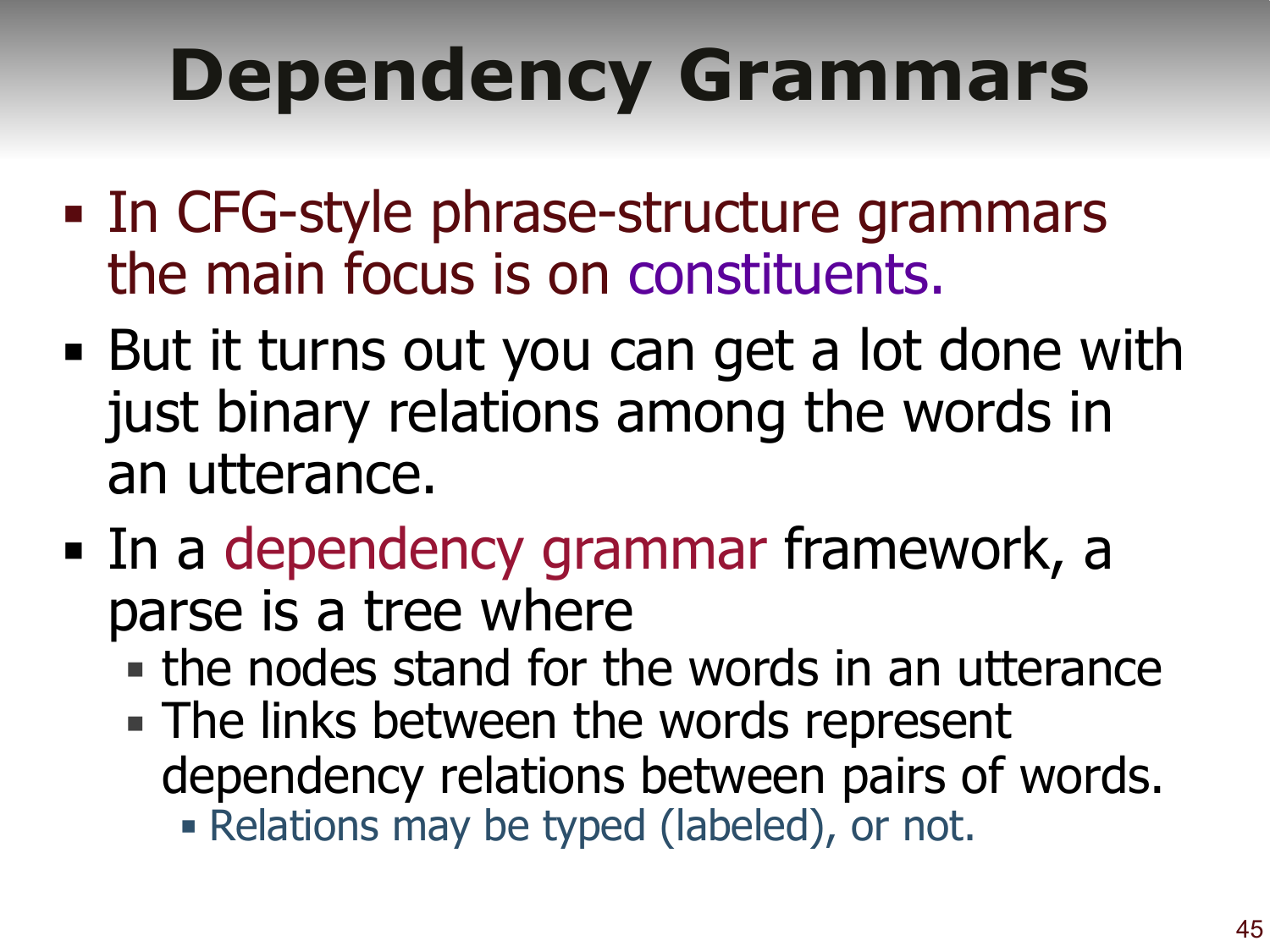# **Dependency Relations**

| <b>Argument Dependencies</b> | <b>Description</b>     |
|------------------------------|------------------------|
| nsubj                        | nominal subject        |
| csubj                        | clausal subject        |
| dobj                         | direct object          |
| iobj                         | indirect object        |
| pobj                         | object of preposition  |
| <b>Modifier Dependencies</b> | <b>Description</b>     |
| tmod                         | temporal modifier      |
| appos                        | appositional modifier  |
| det                          | determiner             |
| prep                         | prepositional modifier |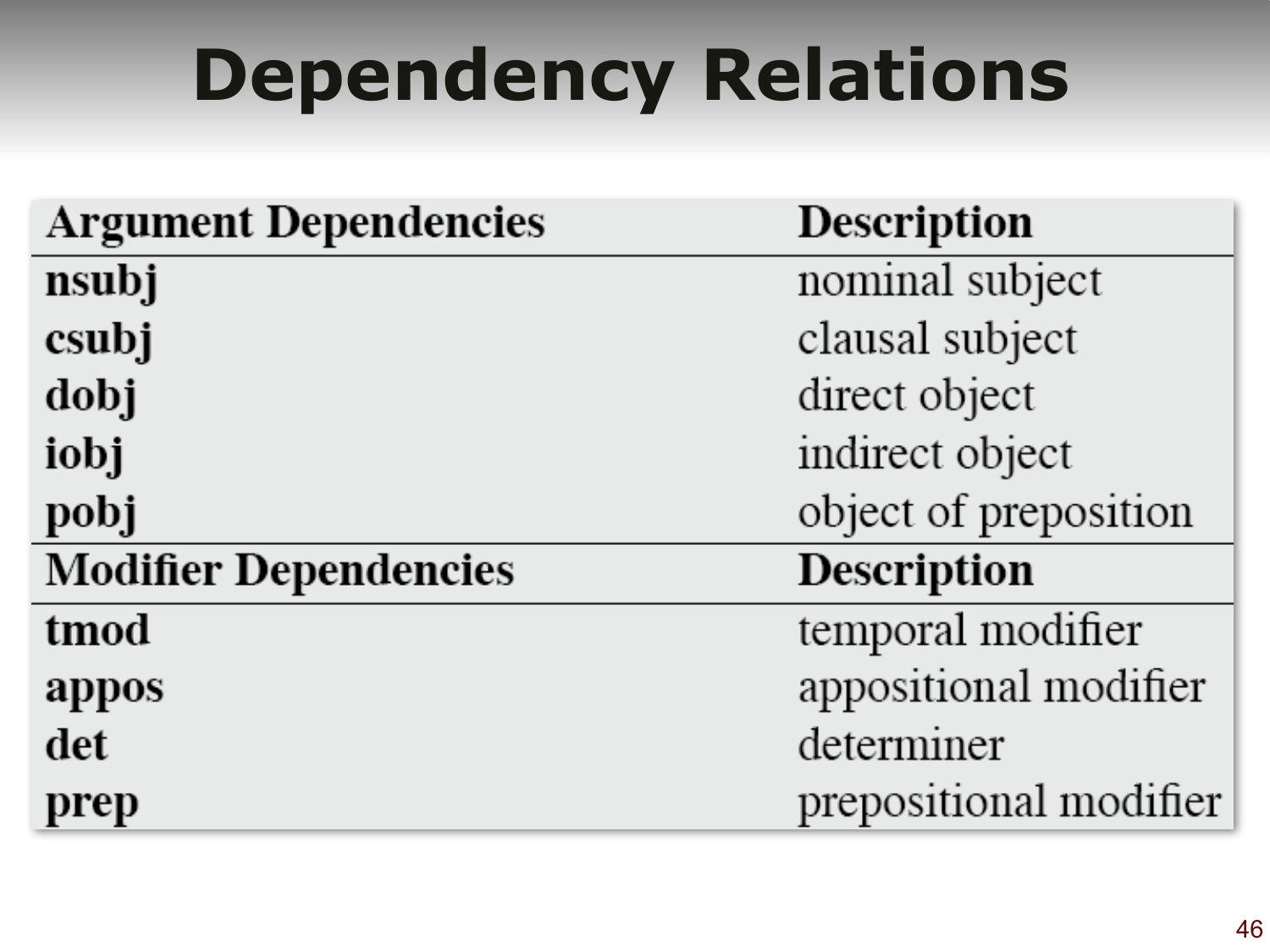**Dependency Parse**



#### They hid the letter on the shelf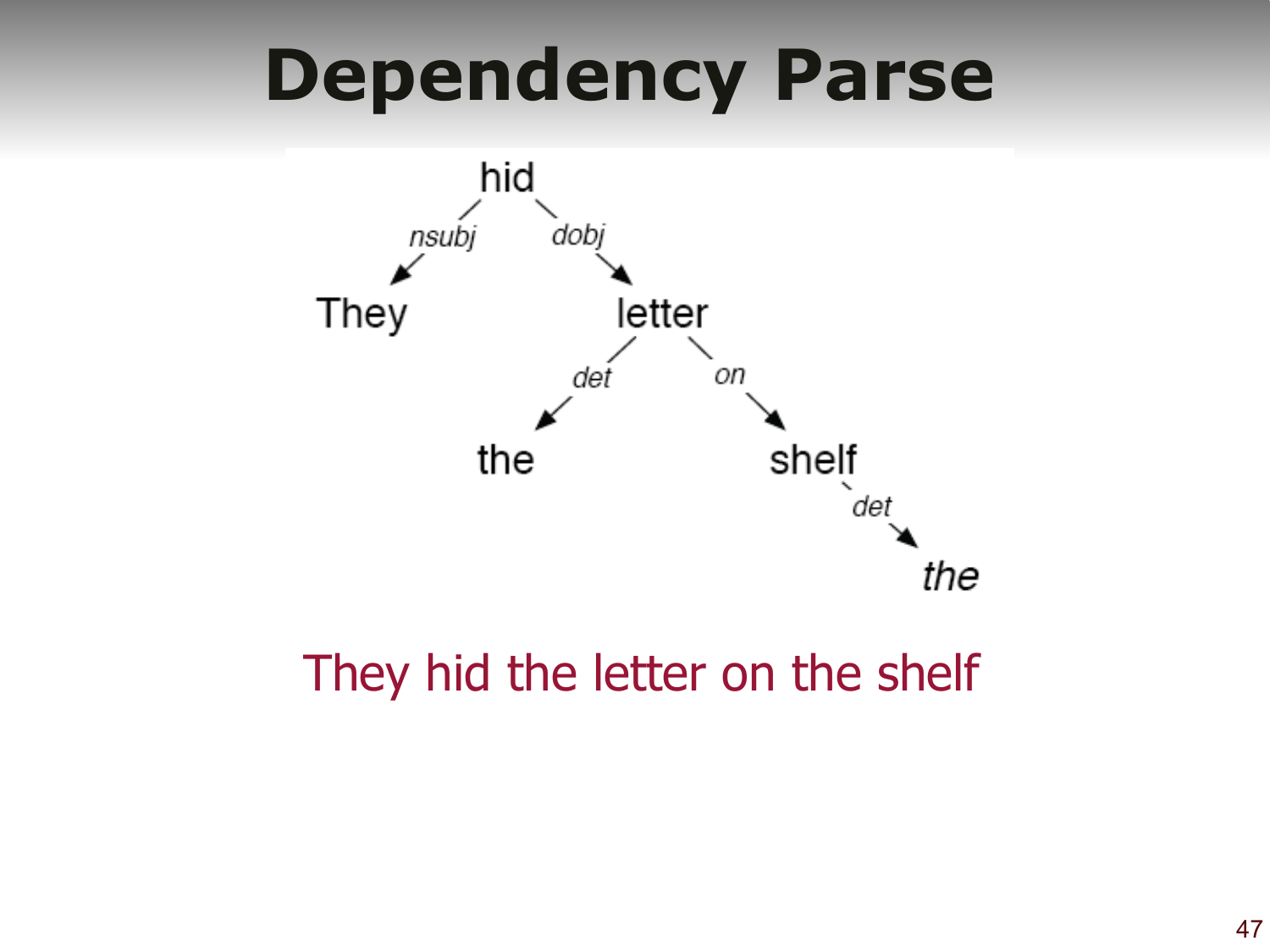# **Dependency Parsing**

- The dependency approach has a number of advantages over full phrase-structure parsing.
	- **Deals well with free word order languages** where the constituent structure is quite fluid
	- Parsing is much faster than CFG-bases parsers
	- **Dependency structure often captures the** syntactic relations needed by later applications **EXEC-based approaches often extract this same** information from trees anyway.